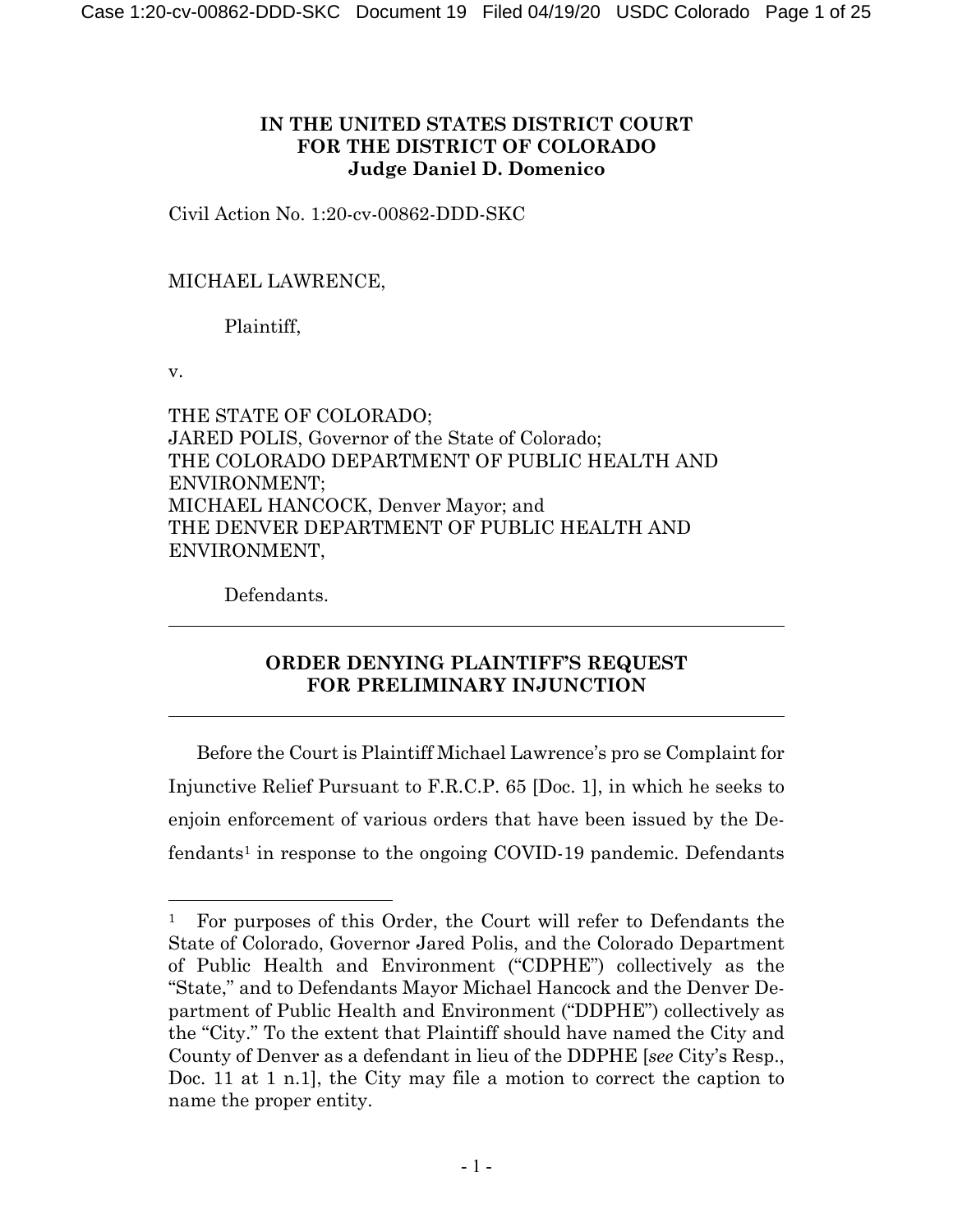have filed responses opposing the requested preliminary injunction. [City's Resp., Doc. 11; State's Resp., Doc. 12.] Mr. Lawrence has filed a reply. [Reply, Doc. 14.] Defendants have also moved for leave to file a sur-reply brief; the Court grants that motion, and has considered Defendants' sur-reply [Doc. 17-1] and Mr. Lawrence's response to Defendants' motion for leave [Doc. 18] in its evaluation of Mr. Lawrence's preliminary-injunction request. After examining the parties' briefs and the record, the Court has determined that it is unnecessary to hold a preliminary-injunction hearing.2

Mr. Lawrence contends that Defendants' public health orders violate his rights under the United States Constitution, and he seeks a blanket injunction prohibiting enforcement of the orders in their entirety. The challenged orders, *inter alia*, restrict public access to numerous facilities, including restaurants; direct Colorado and Denver residents to stay at home except as required to perform certain necessary activities like obtaining food or seeking medical care; and require individuals to maintain a six-foot distance from others if and when they do leave home. Mr. Lawrence says these orders have caused him numerous hardships: his church has ceased conducting in-person Mass, preventing him from

<sup>2</sup> Federal Rule of Civil Procedure 65(a) does not explicitly require that a hearing be held on a preliminary-injunction motion, and whether a hearing should be held is a matter for the Court's discretion. *Carbajal v. Warner*, 561 F. App'x 759, 764 (10th Cir. 2014); *see also Reynolds & Reynolds Co. v. Eaves*, 149 F.3d 1191, 1998 WL 339465, at \*3 (10th Cir. 1998) (unpublished table decision) (no 10th Cir. authority requires court to hold evidentiary hearing prior to granting or denying preliminary injunction); 11A Charles Alan Wright & Arthur R. Miller, *Federal Practice and Procedure* § 2949 (3d ed.) ("[P]reliminary injunctions are denied without a hearing, despite a request for one by the movant, when the written evidence shows the lack of a right to relief so clearly that receiving further evidence would be . . . pointless."); Local Civ. R. 7.1(h) (motion may be decided without oral argument at court's discretion).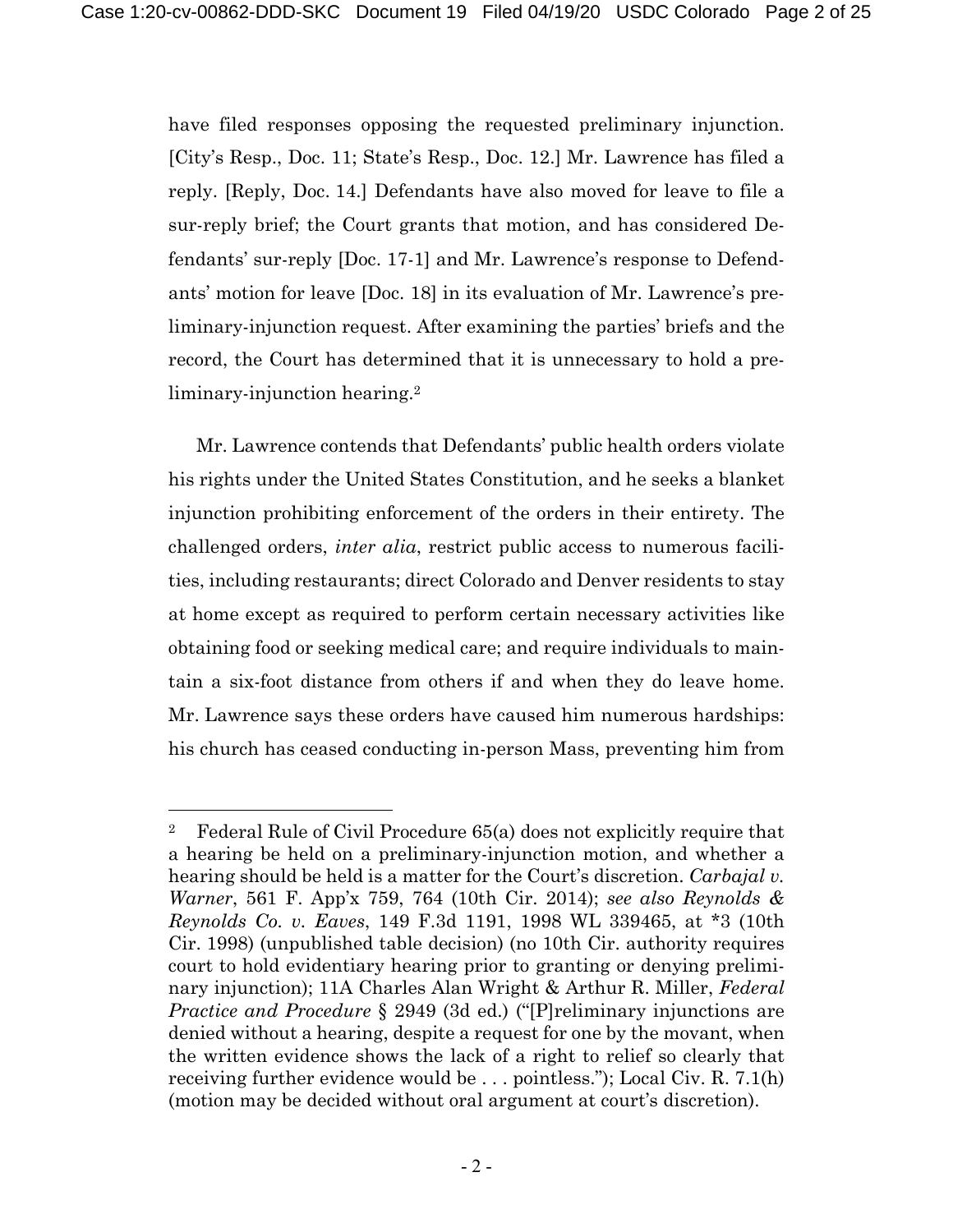taking Communion; the restaurant where he works as a cook has closed, causing him to lose wages; he has been unable to visit with friends or assemble with others outside his home; and he has been unable to travel in the car that he owns and pays to maintain, license, and insure. These hardships are real and significant. Mr. Lawrence is not alone in his suffering; the restrictions imposed by Defendants' public health orders affect nearly every aspect of Coloradans' lives.

At the same time, the world is in the midst of a pandemic caused by a new virus that spreads easily from person-to-person contact, that health officials believe causes severe illness in roughly 20% of those infected, and for which there is currently no vaccine or antiviral treatment. Much is still unknown about the SARS-CoV-2 virus and the COVID-19 disease. Defendants' orders, while onerous and subject to legitimate debate, represent the reasonable judgment of the Governor, the Denver Mayor, and the respective public health departments of the State and the City, based on the information currently available, as to what measures are necessary to slow the spread of the virus and protect the public health. These are the individuals and entities who have been empowered by the voters of Colorado and their representatives to make such decisions in emergencies. Mr. Lawrence has not made the clear and unequivocal showing required for this Court to enjoin them, so his request for a preliminary injunction is denied.

### **BACKGROUND**

On March 5, 2020, the first presumptive cases of COVID-19 were identified in Colorado.3 On March 10, Governor Polis declared an

<sup>3</sup> Press Release, Colo. Governor, *Updated Information on COVID-19* (Mar. 5, 2020), https://www.colorado.gov/governor/news/updated-infor mation-covid-19.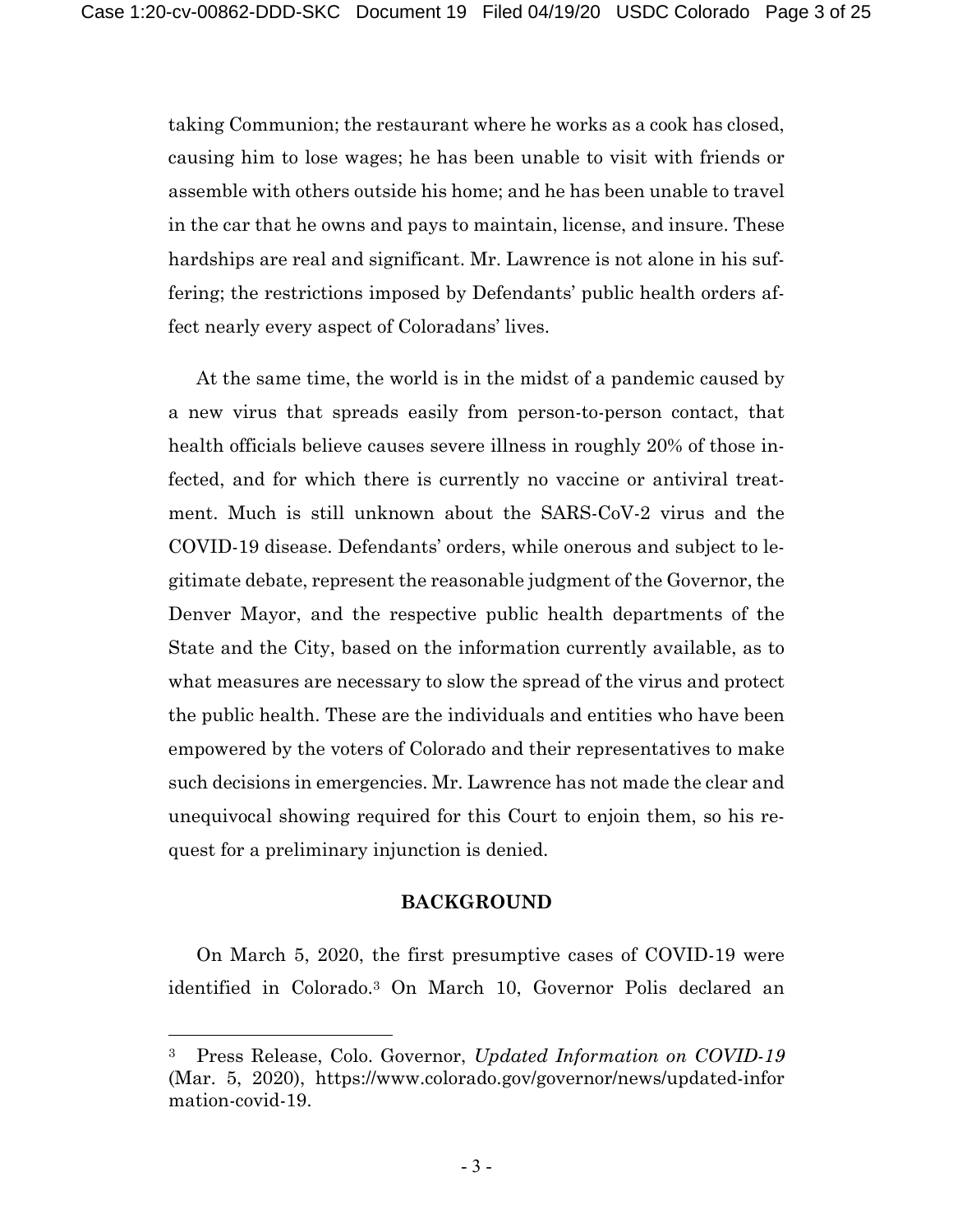emergency in the state, and on March 12, Mayor Hancock declared a local emergency.4 [*See* Exec. Order D 2020 003, Ex. A to City's Resp., Doc. 11-1; EOC 100, Ex. B to City's Resp., Doc. 11-2.]

On March 13, Governor Polis "urged—but did not order—the cancellation of all public gatherings in Colorado with more than 250 people, unless events can guarantee six feet of separation between attendees."5 Following this recommendation by the Governor, the three Catholic dioceses of Colorado made the decision to cancel all public Masses until further notice.6 That same day, the City canceled public events at certain venues that it owns and operates, including Red Rocks Park & Amphitheatre, the Denver Performing Arts Complex, the Denver Coliseum, the McNichols Civic Center Building, and the Colorado Convention Center.7

<sup>4</sup> The federal government has also issued emergency declarations in response to COVID-19. *See* Donald J. Trump, *Proclamation on Declaring a National Emergency Concerning the Novel Coronavirus Disease (COVID-19) Outbreak* (Mar. 13, 2020), https://www.whitehouse.gov/pre sidential-actions/proclamation-declaring-national-emergency-concern ing-novel-coronavirus-disease-covid-19-outbreak (public health emergency declared by Secretary of Health and Human Services on Jan. 31, 2020; national emergency beginning Mar. 1, 2020 declared by President Trump on Mar. 13, 2020).

<sup>5</sup> Jessica Seaman, *Colorado Sees Flood of Event Cancellations as State Reports First Coronavirus Death*, Denver Post, Mar. 13, 2020, https:// www.denverpost.com/2020/03/13/colorado-coronavirus-polis.

<sup>6</sup> Announcement, Archdiocese of Denver, *Public Masses Cancelled* (Mar. 13, 2020), https://archden.org/coronavirus [hereinafter *Archdiocese Announcement*].

<sup>7</sup> Press Release, City of Denver, *Public Health Order Announced: City & County of Denver Closes Venues* (Mar. 13, 2020), https://www.denver gov.org/content/denvergov/en/city-of-denver-home/news/2020/city-clo ses-venues.html.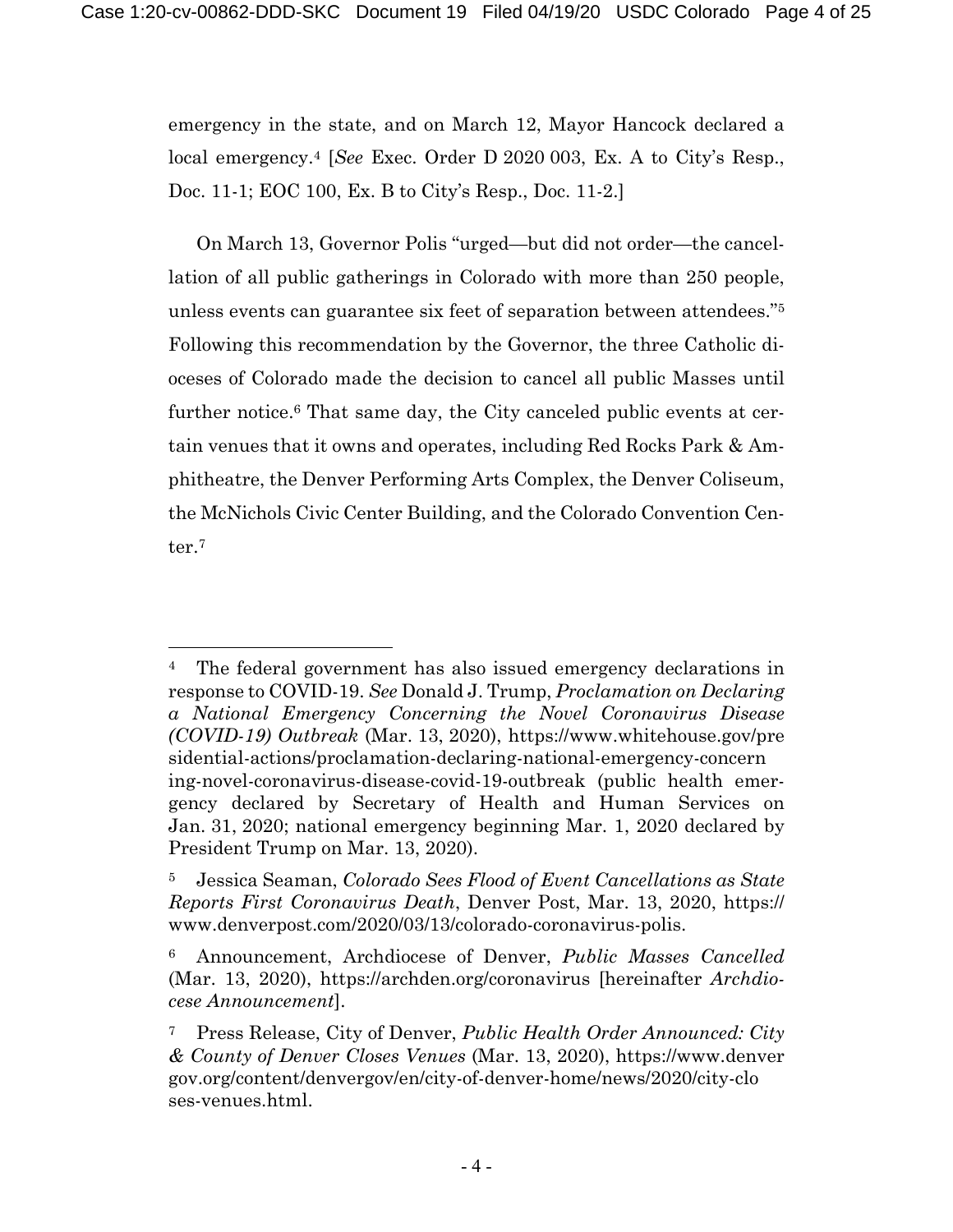On March 16, the CDPHE issued Public Health Order ("PHO") 20-22, which "closes bars, restaurants, gyms, theaters, casinos, nonessential personal services facilities and horse track and off-track betting facilities to slow the spread of the COVID-19 virus." [PHO 20-22, Ex. 2 to State's Resp., Doc. 12-2 at 2 (as amended Mar. 19, 2020).] PHO 20-22 prohibits restaurants from "offering food or beverage for on-premises consumption," but permits them to offer delivery and pick-up services. [*Id.* at 5.] The DDPHE issued a similar order that same day.<sup>8</sup> PHO 20-22 remains in effect through April 30, 2020, and the DDPHE order remains in effect through May 11, 2020.

On March 18, the CDPHE issued PHO 20-23, which "limit[ed] gatherings of individuals to no more than (10) people to slow the spread of the COVID-19 virus."9 On March 22, the CDPHE issued PHO 20-24, which directed all Colorado employers, except certain critical businesses, to reduce in-person work by at least 50% and to implement telework or other work-from-home capabilities to the greatest extent possi $ble<sub>.10</sub>$ 

On March 23, the DDPHE issued a "stay-at-home" order for the City, the terms of which have since been amended to be coextensive with the State's stay-at-home order that issued on March 25. [*See* DDPHE Mar. 26 Order, Ex. C to City's Resp., Doc. 11-3.] On March 25, Governor Polis issued an executive order directing all Coloradans to stay at home

<sup>8</sup> DDPHE Mar. 16 Order, https://www.denvergov.org/content/dam/den vergov/Portals/771/documents/covid-19/public-orders/Public-Health-Or der\_COVID-19\_03162020.pdf.

<sup>9</sup> PHO 20-23, https://www.colorado.gov/pacific/sites/default/files/at oms/files/Social%20Distancing%20Public%20Health%20Order.20-23. pdf.

<sup>10</sup> PHO 20-24, https://cityofalamosa.org/wp-content/uploads/2020/03/ CDPHE-Order-20-24-50-workplace-reduction.pdf.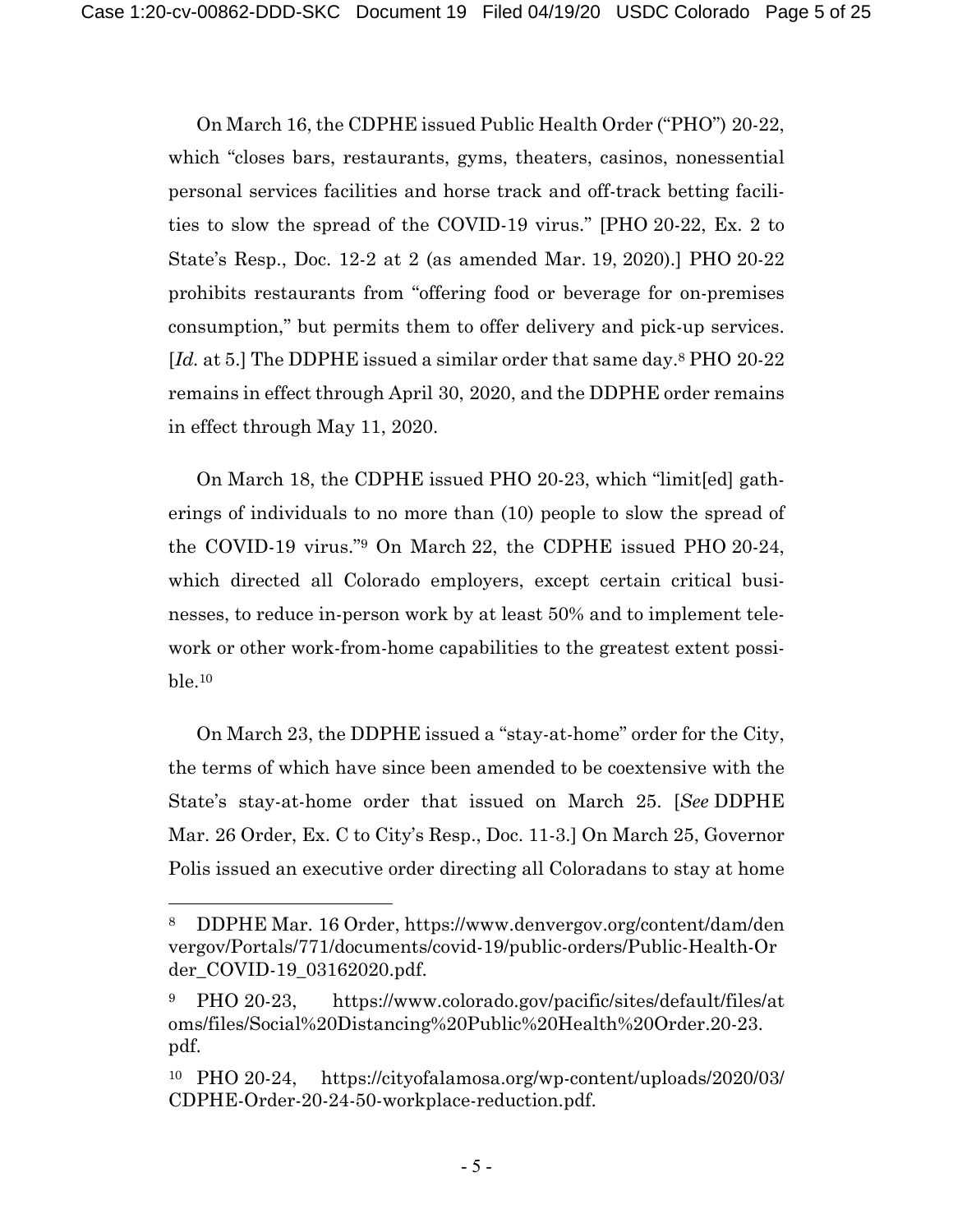whenever possible, and directing the CDPHE to issue a public health order defining critical businesses and activities that would be exempt from the stay-at-home directive. [Exec. Order D 2020 017, Ex. D to City's Resp., Doc. 11-4.] Later that day, the CDPHE amended PHO 20-24 to effectuate the stay-at-home mandate and define exceptions as directed by the governor.<sup>11</sup>

The State and City stay-at-home orders require all Colorado residents to stay at home subject to certain limited exceptions. Specifically, the orders direct that:

A. All individuals currently living within the State of Colorado are ordered to **Stay at Home whenever possible**. Individuals living in shared or outdoor spaces must at all times, to the greatest extent possible, comply with **Social Distancing Requirements**, and may leave their **Residences** only to perform or utilize **Necessary Activities**.

B. All public and private gatherings of any number of people occurring outside a **Residence** are prohibited, except for the limited purposes expressly permitted in this PHO which include Essential Activities. Nothing in this PHO prohibits the gathering of members living in the same **Residence**.

F. All travel, including, but not limited to, travel by automobile or public transit, except **Necessary Travel** is prohibited. People must use public transit only for purposes of performing **Necessary Activities** or to travel to and from work to operate **Critical Businesses** or maintain **Critical Governmental Functions**. People riding on public transit must comply with **Social Distancing Requirements** . . . to the greatest extent feasible.

. . . .

<sup>11</sup> *See* Am. PHO 20-24 (as amended Mar. 25, 2020), https://www.colora do.gov/pacific/sites/default/files/20%2003-25%20Colorado%20Amended %20Public%20HealthOrder2024%20COVID-19.pdf.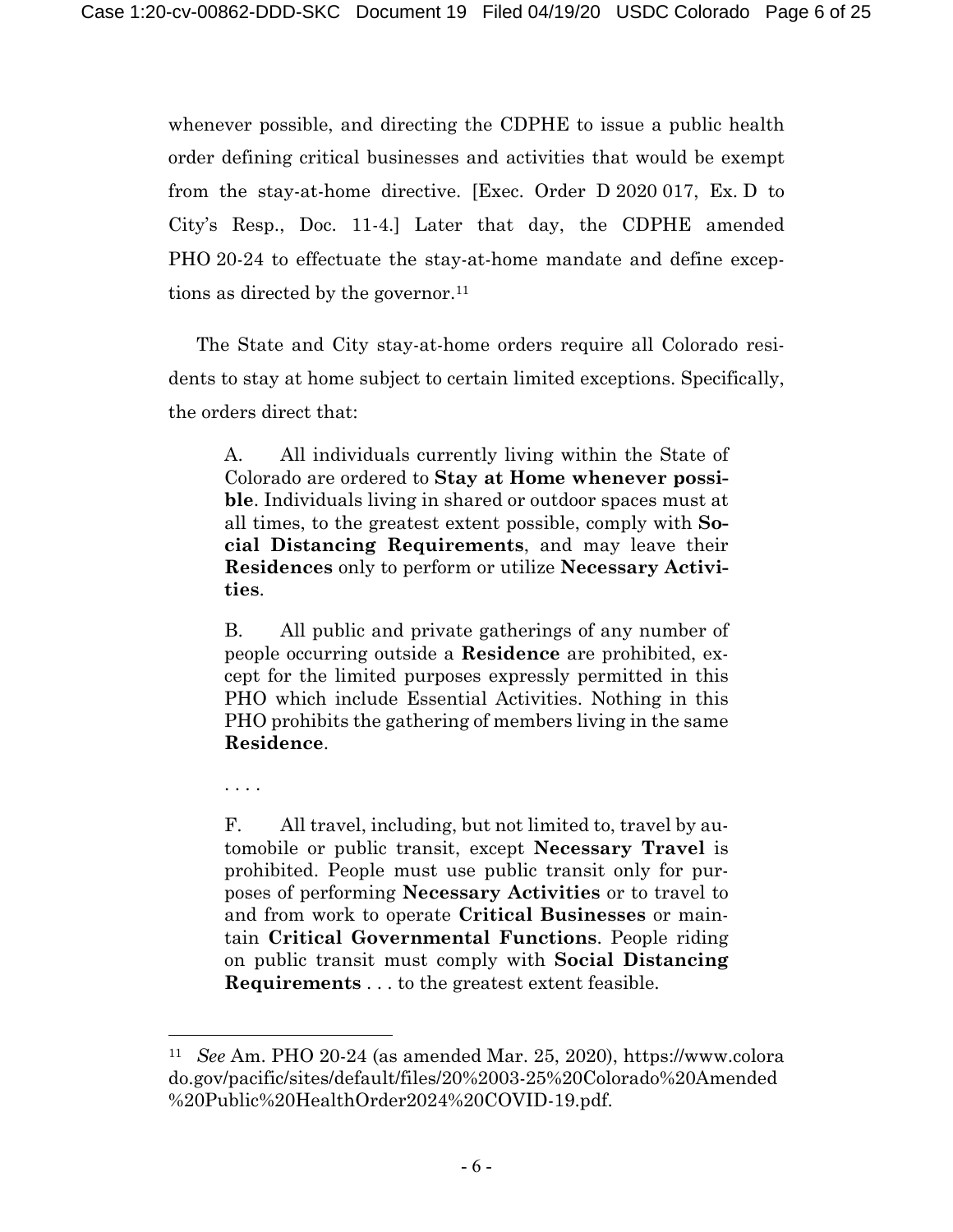[4th Am. PHO 20-24 at 3-4, Ex. 4 to Defs.' Sur-reply, Doc. 17-1 (as amended Apr. 9, 2020).]

The orders define "Necessary Activities" as: (1) activities or tasks essential to the health and safety of individuals, family members, and pets (including, *e.g.*, obtaining medication, walking your dog, obtaining supplies needed to work from home); (2) obtaining food and any services or supplies necessary to maintain the safety, sanitation, and essential operation of a residence; (3) engaging in outdoor activities such as walking, biking, or running that comply with social distancing requirements; (4) performing work for a critical business; and (5) caring for a family member, vulnerable person, or pet in another household. [*Id.* at 5.]

"Necessary Travel" includes travel to access Necessary Activities and Critical Businesses. [*Id.*] Notably, "Critical Businesses" include houses of worship, which "may remain open," but are "encouraged to implement electronic platforms to conduct services whenever possible or to conduct smaller (10 or fewer congregants), more frequent services to allow strict compliance with **Social Distancing Requirements**." [*Id.* at 8.]<sup>12</sup>

<sup>12</sup> The Court cites here to the most recently amended version of the State's stay-at-home order, which has been adopted in its entirety by the City, and is the currently operative version of Defendants' orders. The Court also notes for the record that in every amended version of the State's stay-at-home order issued since March 26, 2020, the definition of "Critical Businesses" expressly states that houses of worship may remain open. *See* 2d Am. PHO 20-24 at 8 (as amended Mar. 26, 2020), https://covid19.colorado.gov/sites/covid19/files/Updated%20Public%20 Health%20Order%20-%20Authorized%20Business.32620.pdf [hereinafter 2d Am. PHO 20-24]; [3d Am. PHO 20-24, Ex. E to City's Resp., Doc. 11-5 at 8 (as amended Apr. 1, 2020)]. Likewise, in the first version of the City's stay-at-home order issued on March 23, 2020, "Essential Businesses" were "asked to remain open," and those businesses were defined to include "[f]aith-based establishments and houses of worship," which were "strongly encouraged to implement an electronic platform for services and/or more frequent services with smaller congregations."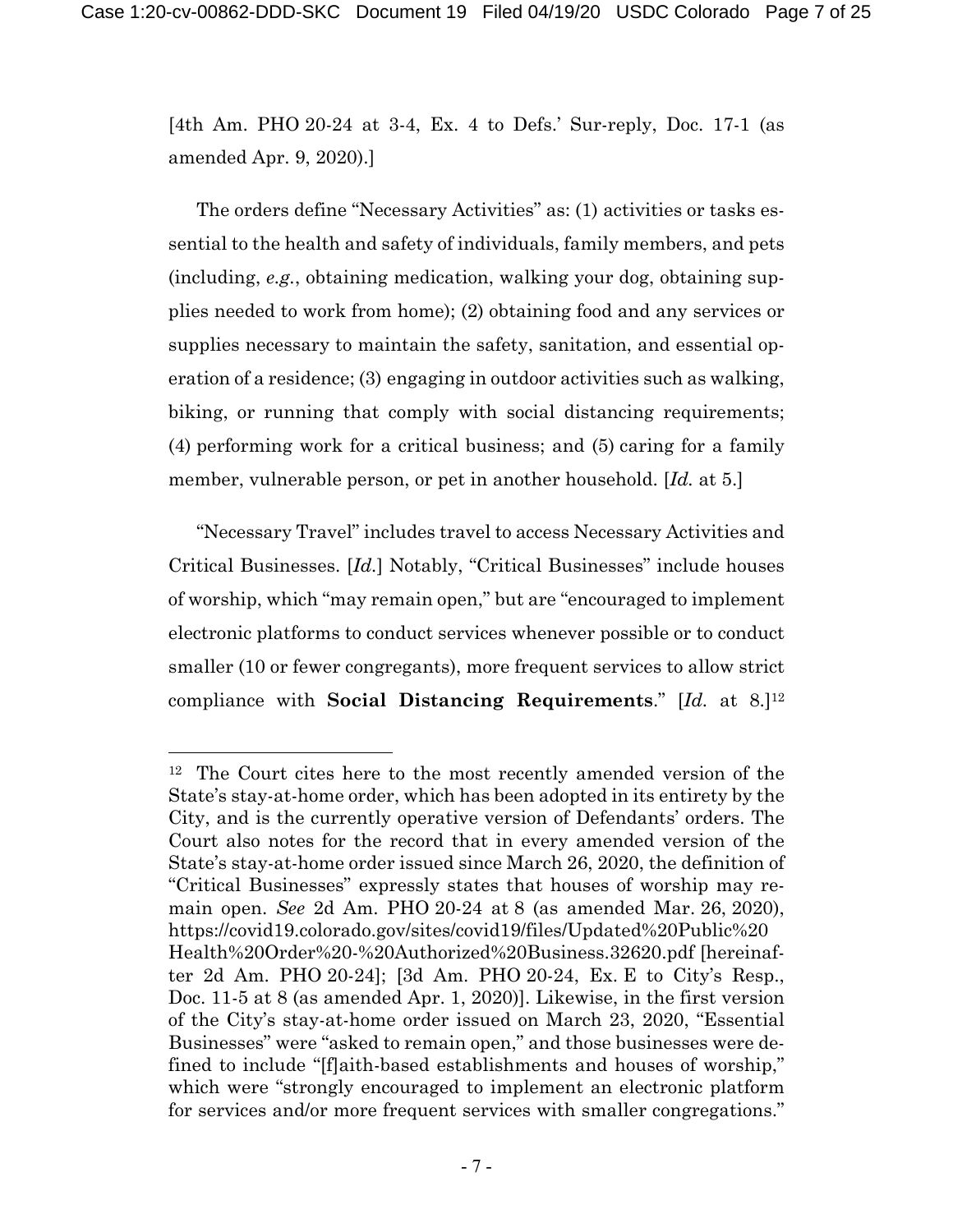"Social Distancing Requirements" means that "individuals shall maintain at least a six-foot distance from other individuals, wash hands with soap and water for at least twenty seconds as frequently as possible or using hand sanitizer, cover coughs or sneezes (into the sleeve or elbow, not hands), regularly clean high-touch surfaces, and not shake hands." [*Id.* at 12.]

The State's stay-at-home order remains in effect through April 26, 2020, and the City's stay-at-home order remains in effect through April 30, 2020. [*Id.* at 13; DDPHE Apr. 6 Order, Ex. F to City's Resp., Doc. 11-6.]

According to the State's Chief Medical Officer, the restrictions and social distancing measures imposed by Defendants' stay-at-home orders are intended to prevent a surge of infected individuals from overwhelming the capacity of the state's healthcare systems. [France Decl., Ex. 1 to State's Resp., Doc. 12-1 at ¶¶ 32-35, 41-42, 44.] But, he says, the impact of Defendants' public health orders is not observable for approximately eight to twelve days after the entry of each order, due to the incubation period of COVID-19 and the time it takes to obtain test results. [France Decl., Doc. 12-1 at ¶ 38.] This means that the impact of the State's and City's stay-at-home orders first became observable last week. [*See id.* at ¶¶ 38-39.] On April 14, state health officials reported that the rate of new cases in Colorado appears to be plateauing.13 The situation is a fluid one, however, as new information becomes available

DDPHE Mar. 23 Order at 4, 9, http://www.denverhousing.org/COVID/ Executed-Public-Health-Order-03.23.2020.pdf [hereinafter DDPHE Mar. 23 Order].

<sup>13</sup> Sam Tabachnik, *Colorado's Coronavirus Cases May Be Plateauing, State Health Officials Say*, Denver Post, Apr. 14, 2020, https://www.den verpost.com/2020/04/14/coronavirus-covid-colorado-cases-slowing.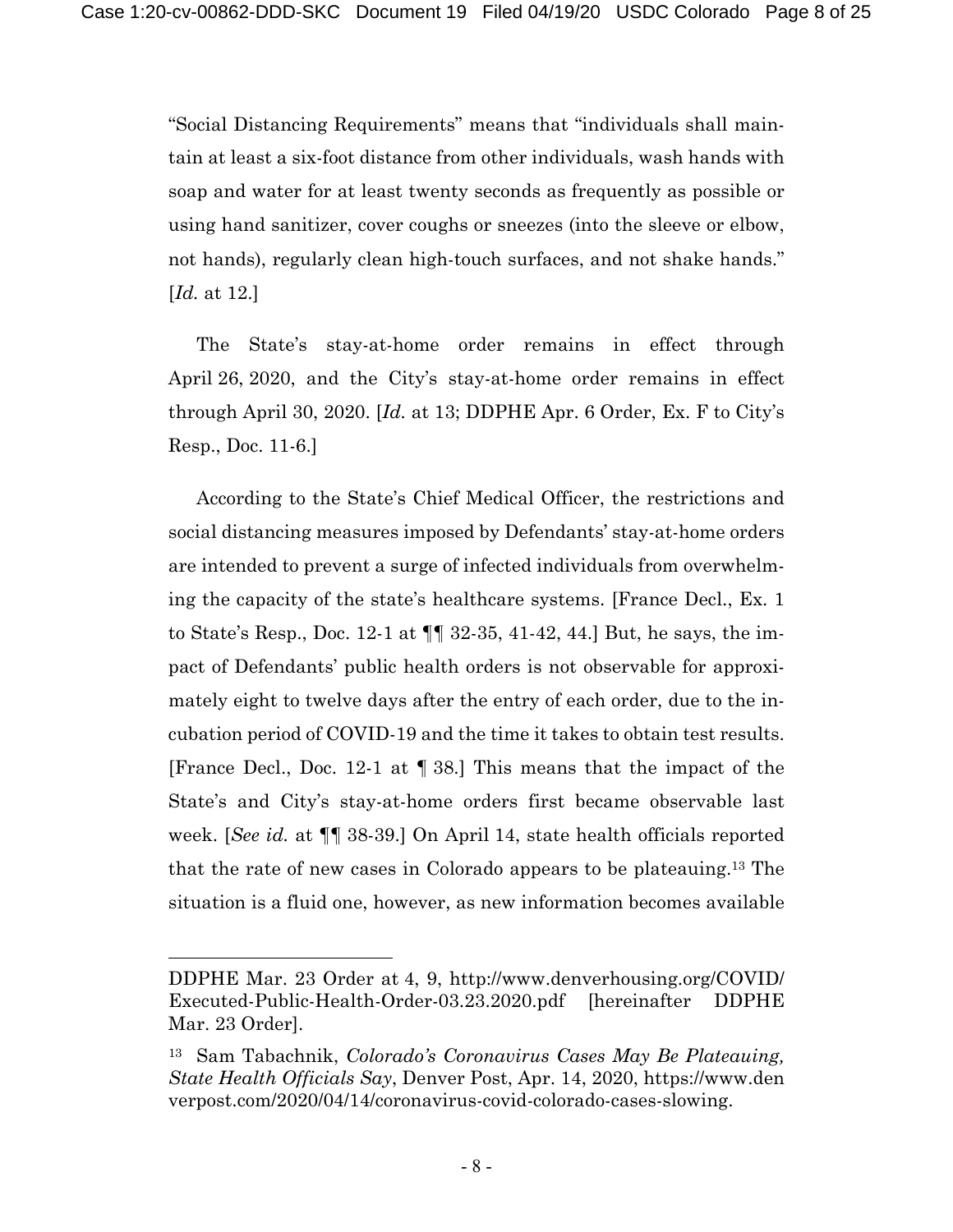daily.14 On April 15, Governor Polis reported that "[t]he next roughly five days are going to be critical to understanding how effective [the stay-at-home orders] have been."15

## **APPLICABLE LAW**

### **I. Preliminary Injunction Standard**

"A preliminary injunction is an extraordinary remedy, the exception rather than the rule." *Mrs. Fields Franchising, LLC v. MFGPC*, 941 F.3d 1221, 1232 (10th Cir. 2019). One may be granted "only when the movant's right to relief is clear and unequivocal." *McDonnell v. City & Cty. of Denver*, 878 F.3d 1247, 1257 (10th Cir. 2018).

To succeed on a motion for preliminary injunction, the moving party must show: (1) that it is "substantially likely to succeed on the merits"; (2) that it will "suffer irreparable injury" if the court denies the injunction; (3) that its "threatened injury" without the injunction outweighs the opposing party's under the injunction; and (4) that the injunction is not "adverse to the public interest." *Mrs. Fields*, 941 F.3d at 1232; *accord Winter v. Nat. Res. Def. Council, Inc.*, 555 U.S. 7, 20 (2008). The third and fourth preliminary-injunction factors "merge" when the government is the party opposing the injunction. *Nken v. Holder*, 556 U.S. 418, 435 (2009).

<sup>14</sup> *Id.*

<sup>15</sup> Sam Tabachnik, *Coloradans Should Expect Some Social Distancing for Months to Come, Polis Says*, Denver Post, Apr. 15, 2020, https:// www.denverpost.com/2020/04/15/coronavirus-covid-polis-phases-reopen ing-colorado.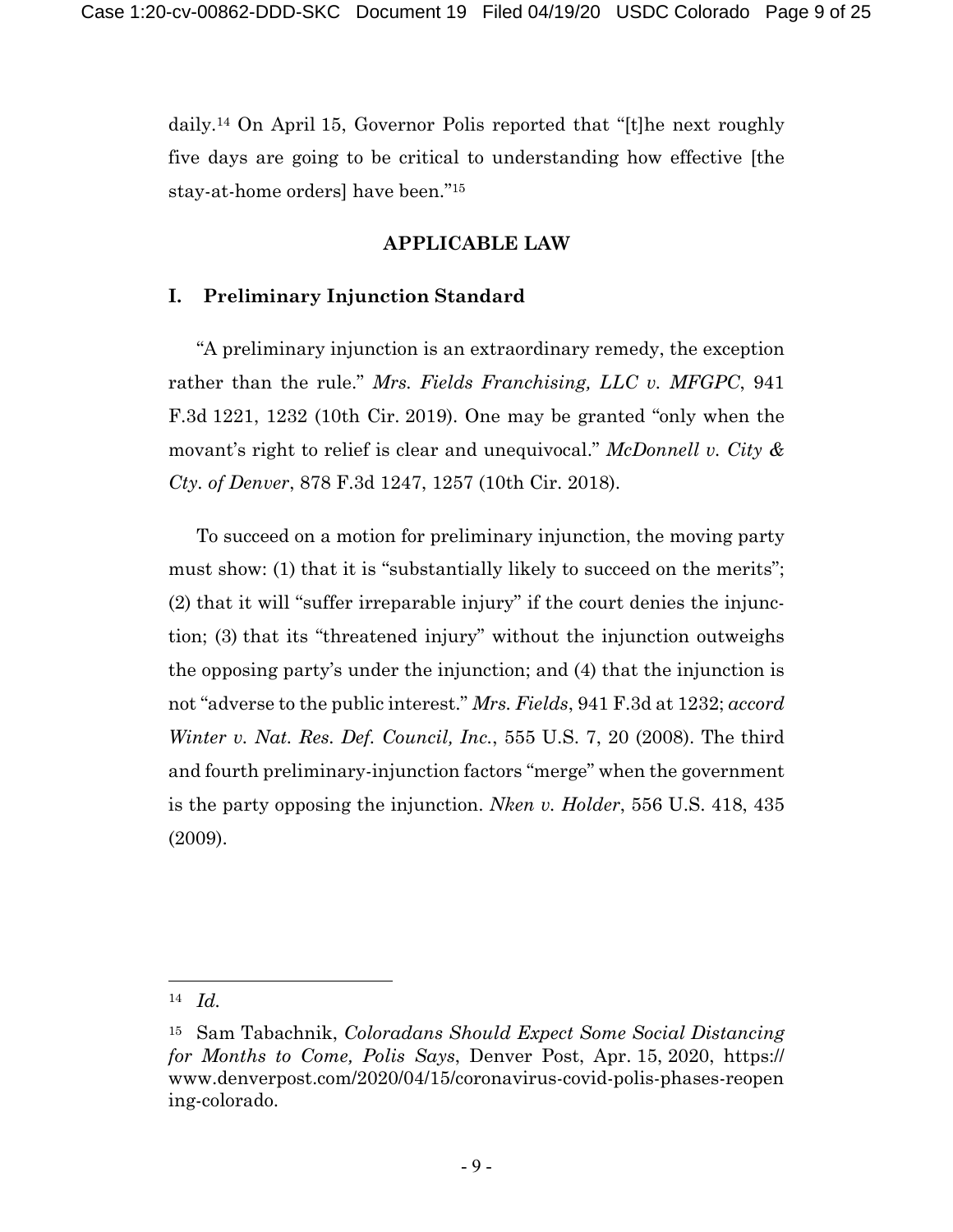### **II. Constitutional Rights in an Emergency**

This case, like many others that have been filed around the country in recent weeks and days, "raises an issue that has long been a source of struggle for the courts: the proper use of the judicial power in reviewing laws and executive orders or actions taken in response to a public health emergency." *S. Wind Women's Ctr. LLC v. Stitt*, No. CIV-20-277- G, 2020 WL 1677094, at \*1 (W.D. Okla. Apr. 6, 2020).

States have broad powers to act during an emergency to secure public health and safety. *Jacobson v. Massachusetts*, 197 U.S. 11, 29 (1905). "[T]he rights of the individual in respect of his liberty may at times, under the pressure of great dangers, be subjected to such restraint, to be enforced by reasonable regulations, as the safety of the general public may demand." *Id.* Those powers are not unfettered, however. A state may implement measures that curtail constitutional rights during an emergency only "so long as the measures have at least some 'real or substantial relation' to the public health crisis and are not 'beyond all question, a plain, palpable invasion of rights secured by the fundamental law.'" *In re Abbott*, — F.3d —, No. 20-50264, 2020 WL 1685929, at \*7 (5th Cir. Apr. 7, 2020) (quoting *Jacobson*, 197 U.S. at 31).

Under this framework, courts may review whether a challenged emergency measure implemented by a state is arbitrary or unreasonable, and whether the measure "lack[s] basic exceptions for 'extreme cases.'" *Id.*; *see also Jacobson*, 197 U.S. at 28, 38-39. But courts must take care not to "second-guess the wisdom or efficacy of the measures." *In re Abbott*, 2020 WL 1685929, at \*7 (citing *Jacobson*, 197 U.S. at 28, 30). "It is no part of the function of a court . . . to determine [what is] likely to be the most effective for the protection of the public against disease." *Jacobson*, 197 U.S. at 30. It is, rather, the role of the people's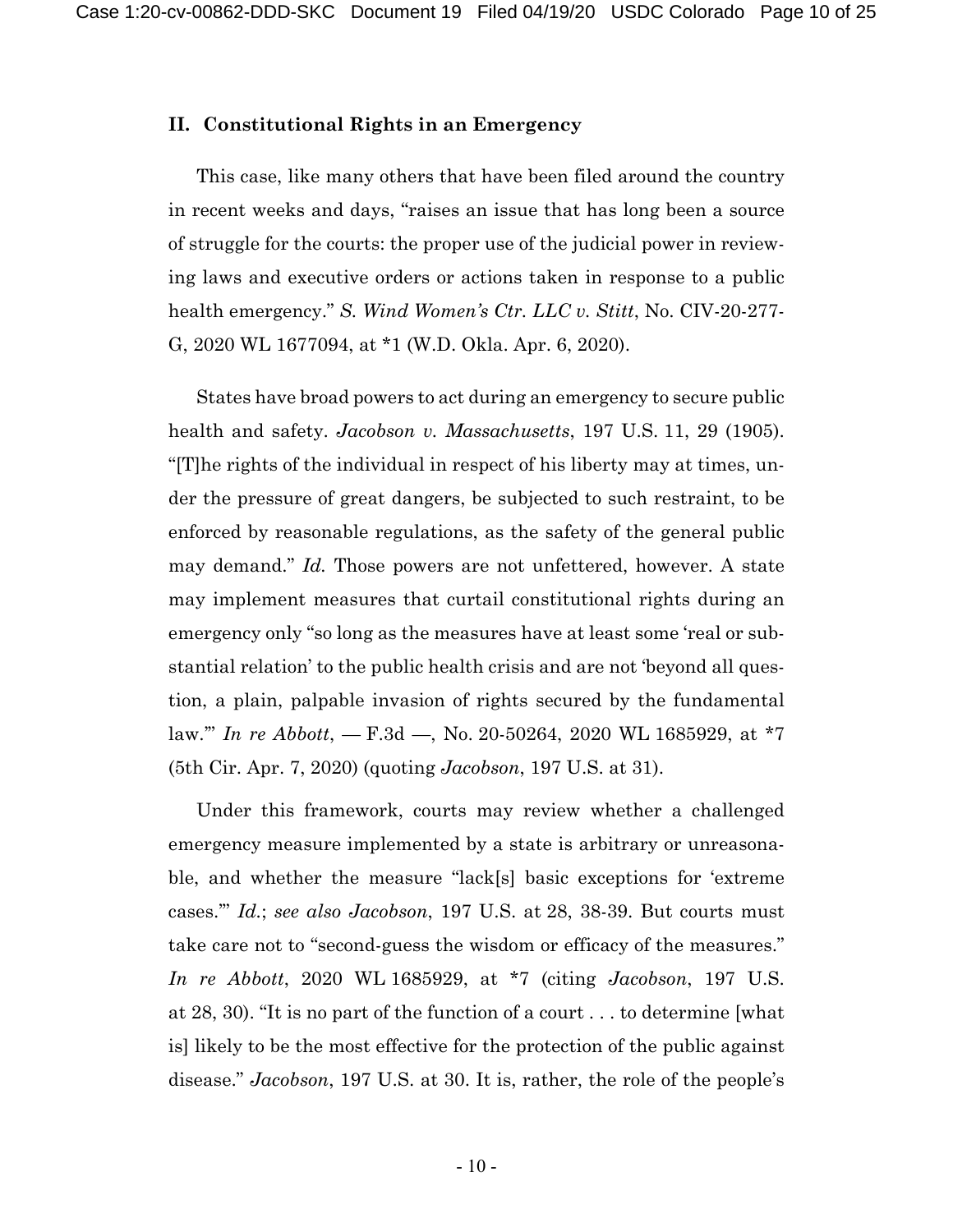elected representatives to determine, in light of the available information, the best course to combat a public health threat, and courts must be careful not to usurp that role. *Id.* at 28, 30; *see also Phillips v. City of N.Y.*, 775 F.3d 538, 542 (2d Cir. 2015) (weighing scientific evidence as to societal costs and benefits of public health measures "is a determination for the legislature, not . . . individual objectors"); *Hickox v. Christie*, 205 F. Supp. 3d 579, 592 (D.N.J. 2016) (a public health official's "better-safe-than-sorry determination" is "entitled to deference, absent a 'reliable showing of error'").

The Colorado legislature has delegated to the CDPHE the power and duty to investigate and control the spread of disease during an emergency epidemic. C.R.S.  $\S 25{\text -}1.5{\text -}102(1)(a)(I), (1)(b)(I){\text -}I, (1)(c)$ . It has vested in the governor the power and duty to declare such an emergency. C.R.S. § 24-33.5-704(4); C.R.S. § 24-33.5-703(3), (3.5), (4). As a check on the governor's emergency powers, "[t]he general assembly, by joint resolution, may terminate a state of disaster emergency at any time." C.R.S. § 24-33.5-704(4).

The Denver City Council has delegated to the DDPHE the power and duty to prevent the spread of infectious diseases within the city. D.R.M.C. § 24-16(1), (3), (6); *see also* Denver City Charter § 2.12.1(A). And the Denver City Charter vests in the mayor the power to declare a local emergency. *See* Denver City Charter § 2.2.1 ("The Mayor shall be the chief executive . . . ."); C.R.S.  $\S$  24-33.5-709(1) (local emergency may be declared by principal executive of state political subdivision).

This Court must take care not to unnecessarily trespass on decisions that are properly within the purview of the State's and City's elected officials, while guarding against any arbitrary or plain and palpable invasion of Mr. Lawrence's constitutional rights.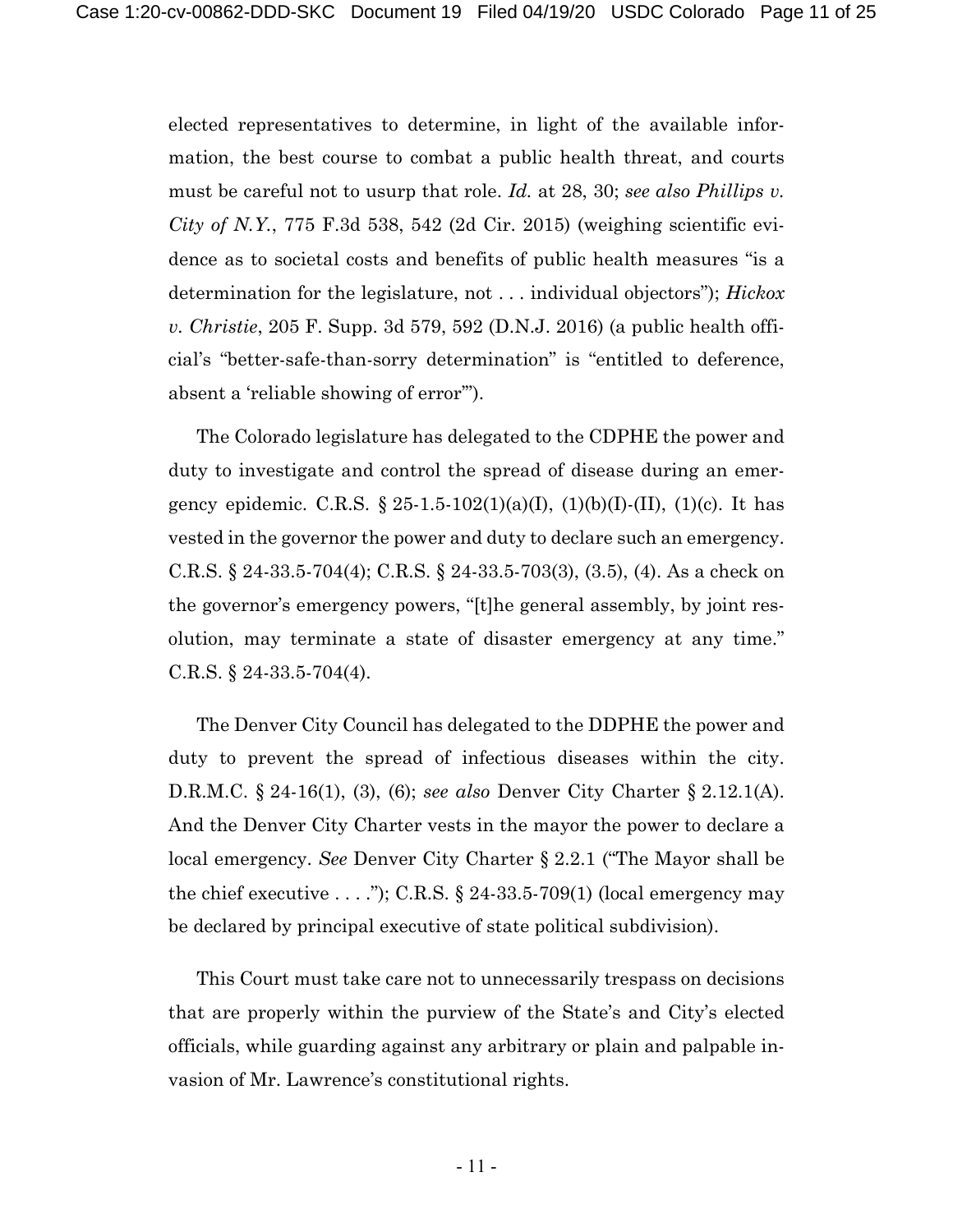#### **DISCUSSION**

In his complaint, Mr. Lawrence alleges that he will suffer the following harms absent a preliminary injunction: he will be unable attend Mass and participate in the Eucharist; he will lose wages; he will be unable to visit with his friends; and he will lose money as he continues to futilely maintain, license, and insure his car. [Compl., Doc. 1 at ¶¶ 19-22.] His complaint does not clearly assert what alleged constitutional violations cause each of these harms, but since he is proceeding without an attorney, the Court will liberally construe his pleadings.<sup>16</sup> *See Hall v. Bellmon*, 935 F.2d 1106, 1110 (10th Cir. 1991). But the Court cannot assume the role of advocate on his behalf. *Id.* Nor may the Court exempt him from the same rules of procedure that govern other litigants. *Green v. Dorrell*, 969 F.2d 915, 917 (10th Cir. 1992).

#### **I. Free Exercise of Religion**

The main focus of Mr. Lawrence's legal complaints is on his inability to attend Mass in person, and the attendant inability to take Communion and otherwise participate in the ceremonies and communal celebration of his religion. [*See* Reply, Doc. 14 at 4-11.] And indeed, these are probably the most profound of his alleged injuries, and the least amenable to remedy through money damages or other compensation. Courts have had to step in to protect the exercise of such sincerely held religious beliefs from government prohibition in other cases, as Mr. Lawrence

<sup>16</sup> The State contends that the courtesy of liberal construction should not apply to Mr. Lawrence, because he was at one time a licensed attorney. [State's Resp., Doc. 12 at 10-11 & n.11.] The Court will, however, extend Mr. Lawrence this courtesy, at least for purposes of the present preliminary-injunction request.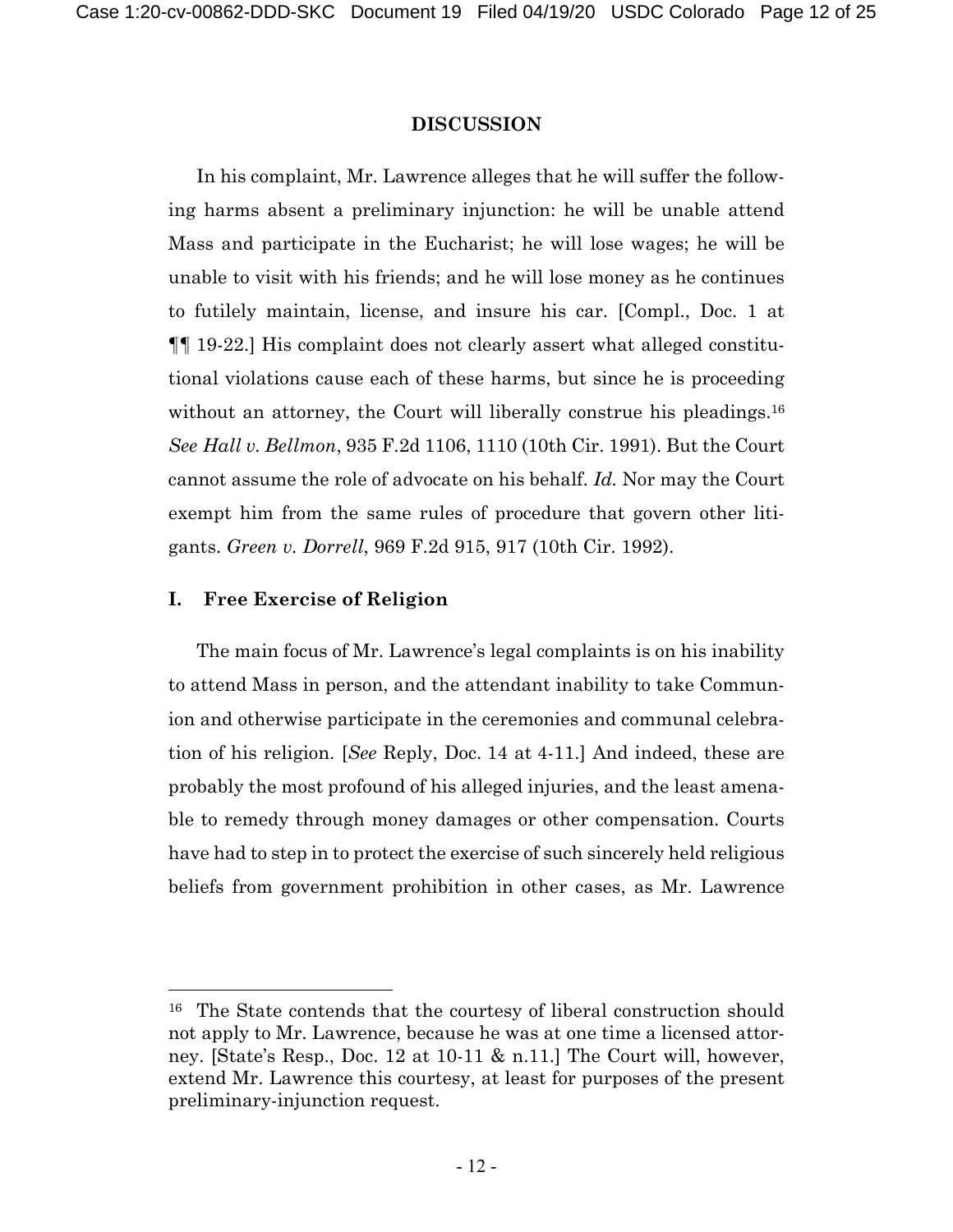notes. *See, e.g*., *On Fire Christian Ctr., Inc. v. Fischer*, No. 3:20-CV-264- JRW, 2020 WL 1820249 (W.D. Ky. Apr. 11, 2020).

In this case, however, Mr. Lawrence cannot trace his injuries to the orders he challenges. When Colorado's Catholic bishops announced that they were canceling in-person Mass on March 13, Defendants had not yet issued their mandatory stay-at-home orders. And when they did, the orders expressly provided (or in the State's case, were amended within a day of issuance to provide) that houses of worship are critical businesses that may remain open.17 Mr. Lawrence argues that the orders have had a "chilling effect," such that churches are no longer attempting to hold services for fear of repercussions from the State or City. [Reply, Doc. 14 at 4.] But he has presented no evidence that that is so. And in fact, in announcing the cancellation of public Masses, Archbishop Samuel J. Aquila declared that doing so was a decision he and his fellow bishops reached out of concern for the well-being of their congregants and communities, not out of fear of government punishment.18 Nor has Mr. Lawrence presented any evidence or reason to believe that if the Court were to enjoin enforcement of the Defendants' orders, his church would begin to offer the public Mass and Eucharist he desires. It appears, rather, from all available evidence, that Catholic churches in

<sup>17</sup> *See* 2d Am. PHO 20-24, *supra* note 12, at 8 (as amended Mar. 26, 2020); DDPHE Mar. 23 Order, *supra* note 12, at 4, 9; *see also* [4th Am. PHO 20-24 at 8, Doc. 17-1 (currently operative order, as amended Apr. 9, 2020)].

<sup>18</sup> *See Archdiocese Announcement*, *supra* note 6. According to the Archdiocese, Archbishop Aquila also "has dispensed the Christian faithful in the Archdiocese of Denver from the obligation to participate in the Sunday Eucharist until it is deemed safe for large gatherings of the faithful to congregate." Mark Haas, *What Colorado's 'Stay-at-Home' Order Means for Parishes*, Denver Catholic (Mar. 26, 2020), https://denvercath olic.org/what-colorados-stay-at-home-order-means-for-parishes.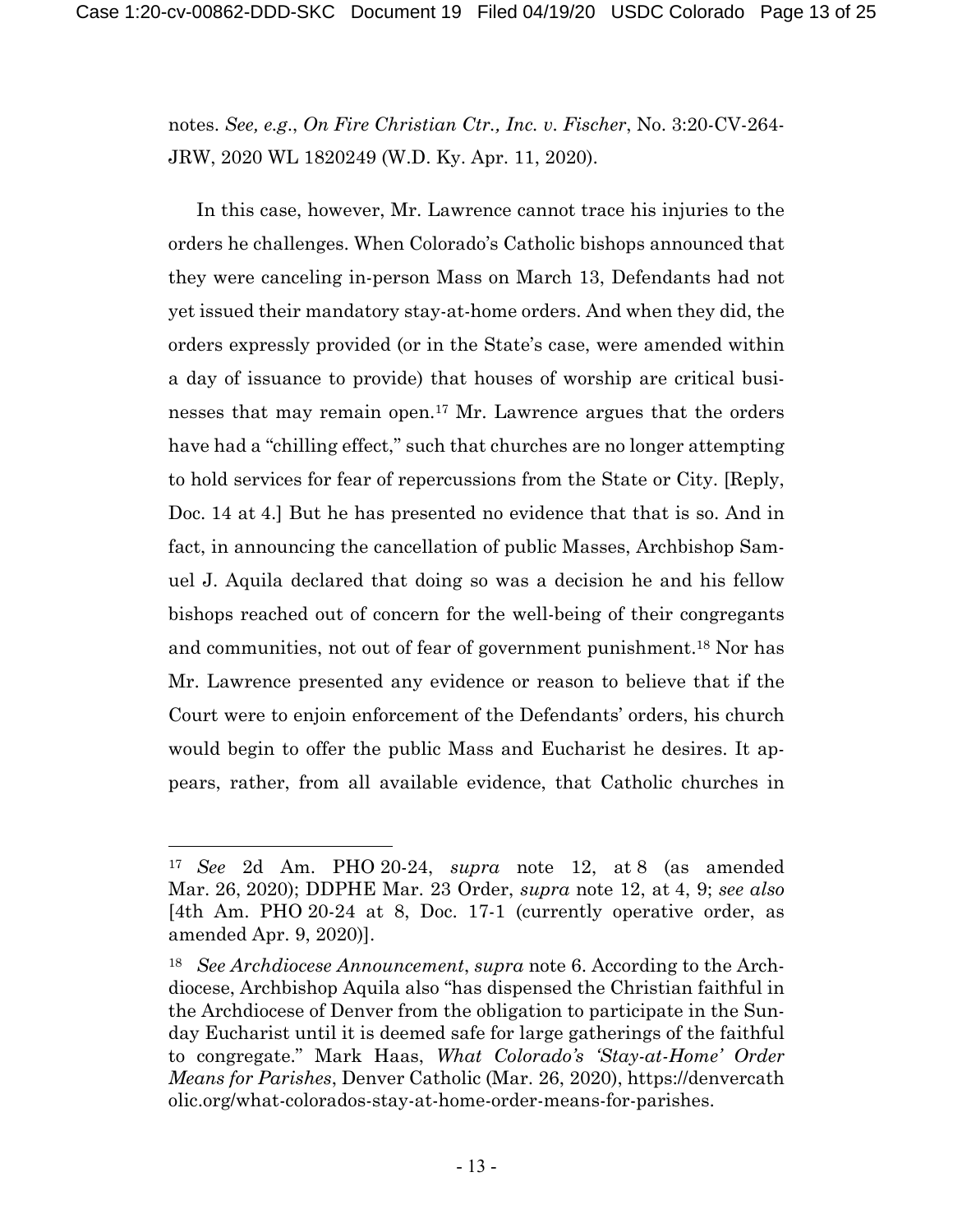Colorado canceled in-person public Mass because the Church's leadership, based on its own assessment of the dangers of doing so, chose to, not because Defendants have forced them to.

Because the injuries to Mr. Lawrence's religious exercise were not caused by the orders he challenges, and would not be redressed by the injunction he seeks, the Court cannot resolve his free exercise claim. Article III of the Constitution gives federal courts jurisdiction only over actual "cases or controversies," and the Supreme Court has repeatedly made clear that that imposes a minimal constitutional standing requirement on all litigants. Under Article III, a court must "confine[ ] itself to its constitutionally limited role of adjudicating actual and concrete disputes, the resolutions of which have direct consequences on the parties involved." *United States v. Sanchez-Gomez*, 138 S. Ct. 1532, 1537 (2018). In order to invoke the court's jurisdiction, a plaintiff must demonstrate, at an "irreducible minimum," that: (1) he has suffered some actual or threatened injury as a result of the putatively illegal conduct of the defendant; (2) the injury is traceable to the challenged conduct; and (3) the injury is likely to be redressed if the requested relief is granted. *Valley Forge Christian Coll. v. Ams. United for Separation of Church & State, Inc*., 454 U.S. 464, 472 (1982).

Here, the injury Mr. Lawrence complains of was not caused by the Defendants' orders, and an injunction against those orders would not force the Church to provide public Mass and Communion. This then does not meet the definition of a concrete case or controversy, and the Court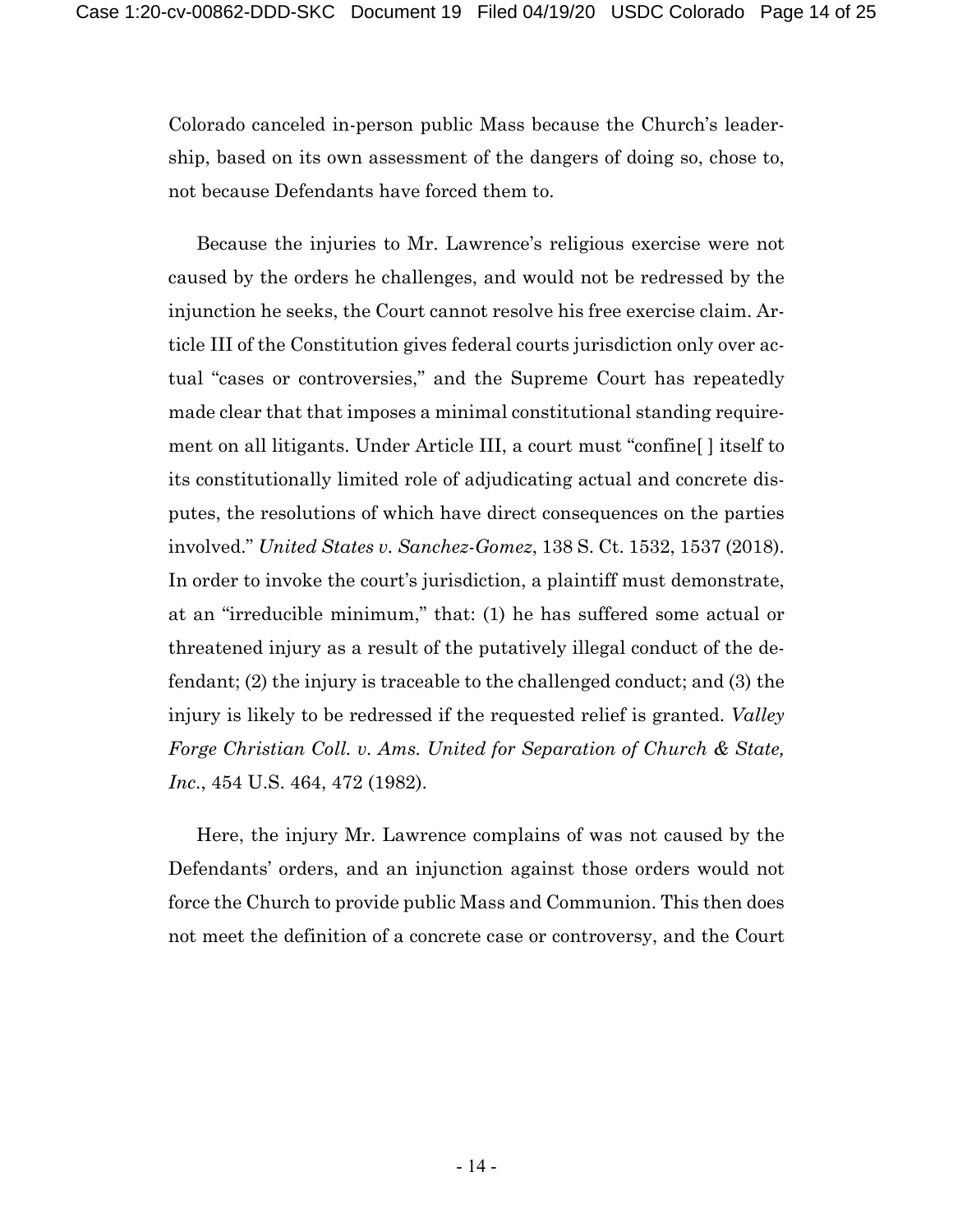does not have jurisdiction to address Mr. Lawrence's free exercise claim.19

## **II. Existence of an Emergency, the Public Interest, and Balance of Harms**

In addition to his free exercise claim, Mr. Lawrence's complaint arguably implicates a number of other constitutional rights. But while it appears he has standing to bring these other claims, they fail for other reasons to satisfy the requirements for a preliminary injunction.

Mr. Lawrence expends great space and energy attempting to explain that the COVID-19 pandemic is not a public health emergency that requires any out-of-the ordinary measures to combat it. [*See* Compl., Doc. 1 at ¶¶ 23-34; Reply, Doc. 14 at 2-3, 11-20.] He cites to evidence and studies, and argues that the mortality rate from COVID-19 is not nearly so high as early data suggest, and that the disease presents no more danger to the public than other common causes of death in the United States like alcoholism, obesity, smoking, or influenza.

Defendants, for their part, have presented testimony from the Chief Medical Officer of the CDPHE that the COVID-19 pandemic constitutes a real public health crisis necessitating a drastic response. [*See* France Decl., Doc. 12-1.] He opines that while about 80% of COVID-19 cases are mild, about 15% are severe, requiring hospitalization, and about 5% are critical, requiring not only hospitalization but also ventilator support. [*Id.* at  $\P$ ] 7-12.] He states that 70% of patients who require a ventilator

<sup>19</sup> Where the government has actually prohibited activity that a church wishes to undertake, the church, at least, will have standing to challenge that action. *See, e.g.*, *On Fire Christian Ctr.*, 2020 WL 1820249; *Legacy Church, Inc. v. Kunkel*, No. 1:20-cv-00327-JB-SCY (D.N.M. Apr. 17, 2020), ECF No. 29; *First Baptist Church v. Kelly*, No. 6:20-cv-01102-JWB-GEB (D. Kan. Apr. 18, 2020), ECF No. 15.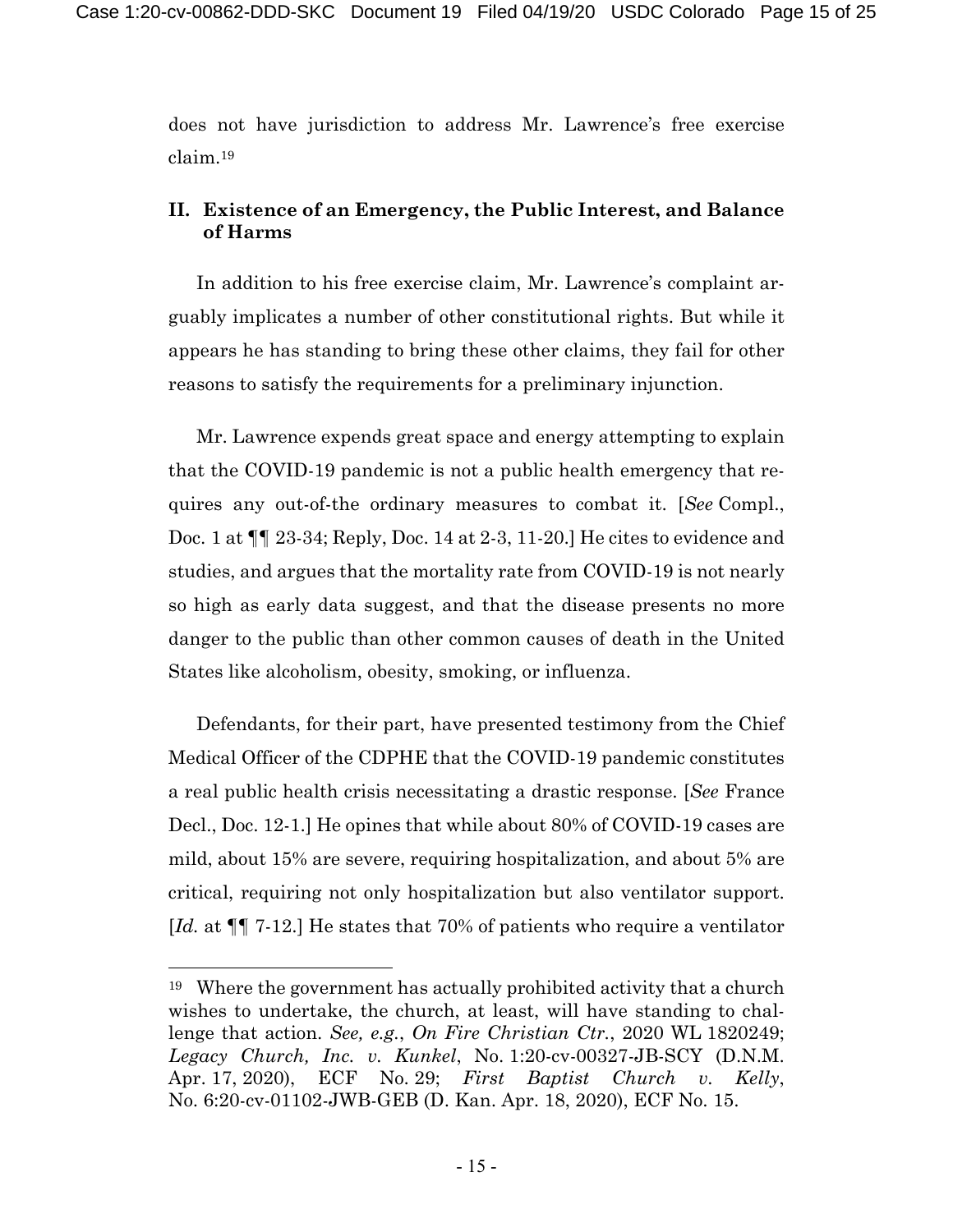will not survive. [*Id.* at ¶ 12.] He further opines that COVID-19 is highly contagious, spreading via droplets produced when an infected person coughs or sneezes, and that it can be spread by a person who does not yet (or may never) feel ill. [*Id.* at ¶¶ 19-21.]

There is certainly room for honest debate about many of these issues; in a situation as novel, wide-ranging, and rapidly evolving as this, there are bound to be conflicting opinions, and a stream of updated studies and new facts to assess. It is not the Court's role, however, to resolve these debates. Colorado law gives the Defendants the authority to do that, and the Supreme Court has made clear that, outside of cases that are "beyond all question," courts must defer to those officials' judgment. *Jacobson*, 197 U.S. at 31.

*Jacobson* is both binding and illustrative. There, the Supreme Court upheld a compulsory vaccination law, even though the challenger had presented evidence of opposing theories as to the value and effectiveness of vaccination in preventing the spread of smallpox. 197 U.S. at 30, 34. The Court assumed that when the law in question was passed, the legislature was aware of the opposing theories and "was compelled, of necessity, to choose between them." *Id.* at 30. The Court found that it was not appropriate to second-guess the legislature's choice, given that vaccination as an effective way to combat smallpox was a well-recognized theory, even though "science may yet show it to be wrong." *Id.* at 30-35.

Such is the case here. While Mr. Lawrence has presented an opposing theory regarding whether COVID-19 is a public health emergency, this Court cannot second-guess Defendants' decisions on that basis. COVID-19 has been widely recognized throughout the country and around the world as a threat that must be taken seriously. *See, e.g.*, *In re Abbott*, 2020 WL 1685929, at \*8 to \*9 (COVID-19 is "a public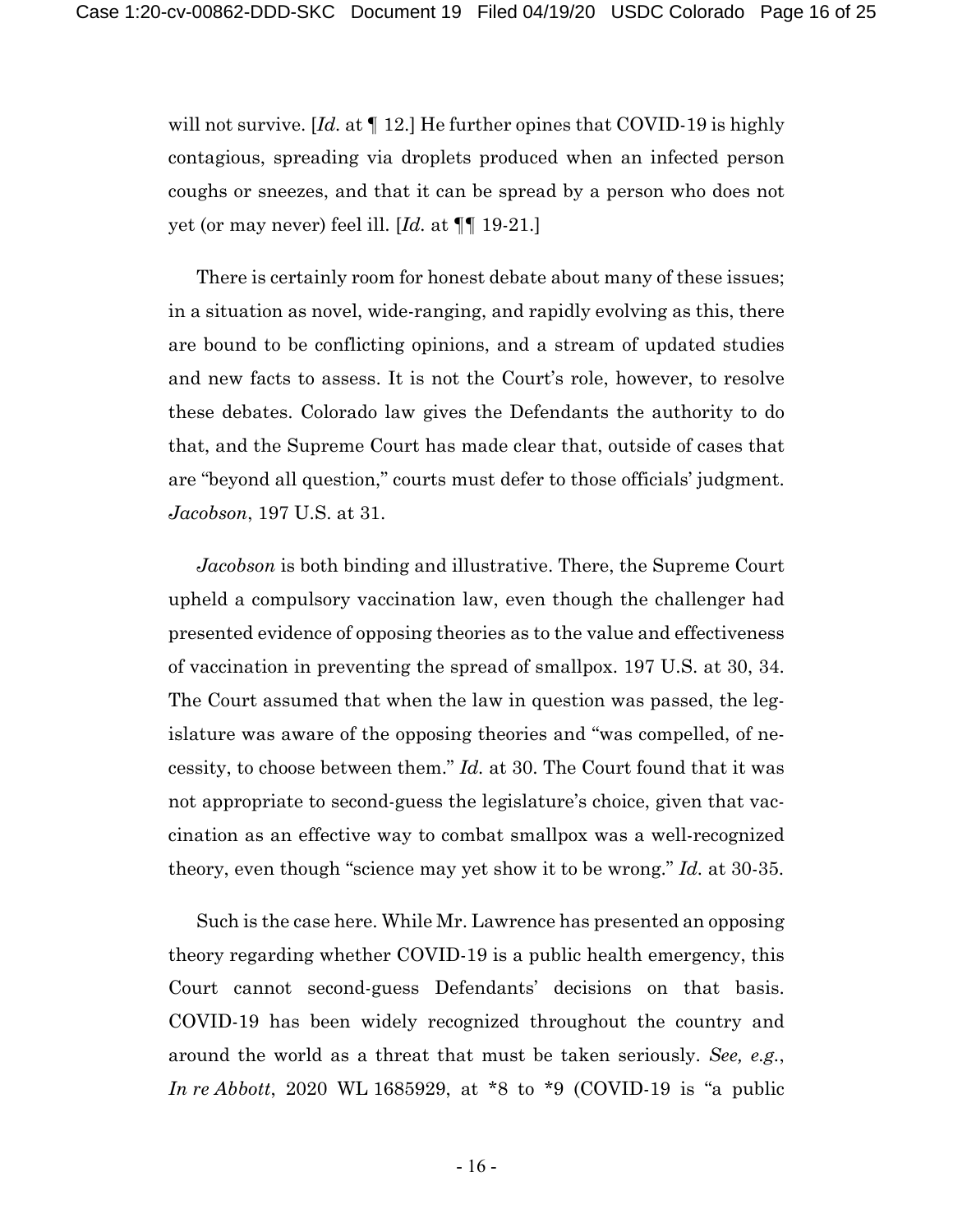health crisis of unprecedented magnitude"; states have been forced to take "numerous drastic measures" that "would be constitutionally intolerable in ordinary times, but are recognized as appropriate and even necessary responses to the present crisis"); *S. Wind Women's Ctr.*, 2020 WL 1677094, at \*1 ("There is no dispute that the State of Oklahoma like governments across the globe—is facing a health crisis in the COVID-19 pandemic that requires, and will continue for an indeterminate time to require, emergency measures."); *On Fire Christian Ctr.*, 2020 WL 1820249, at \*4 ("our nation faces a public health emergency caused by the exponential spread of COVID-19" (quoting *In re Abbott*, 2020 WL 1685929, at \*2)). Dr. France's opinions are in accord with those of generally respected public health bodies like the United Nations' World Health Organization and the United States' Centers for Disease Control and Prevention.20

As in *Jacobson*, science may yet show that the magnitude of the danger posed by COVID-19 is smaller than Defendants and others believe. But nearly every jurisdiction around the country and world has recognized it as a significant danger if left to spread unchecked, and Defendants' assessment of the risks posed by the virus, and the measures they have employed in their orders to slow its spread, are consistent with the

<sup>20</sup> *See Q&A on Coronaviruses (COVID-19)*, World Health Org. (Apr. 8, 2020), https://www.who.int/news-room/q-a-detail/q-a-coronavi ruses (COVID-19 causes serious illness in 17%-20% of those infected, there is no proven vaccine or treatment, virus spreads through droplets generated when infected person coughs, sneezes, or speaks and can be spread unknowingly by asymptomatic persons); *Coronavirus Disease 2019 (COVID-19): Situation Summary*, Ctrs. for Disease Control & Prevention (Apr. 7, 2020), https://www.cdc.gov/coronavirus/2019-ncov/ cases-updates/summary.html (COVID-19 cases range from mild (including asymptomatic) to severe (including death), virus spreads easily from person-to-person).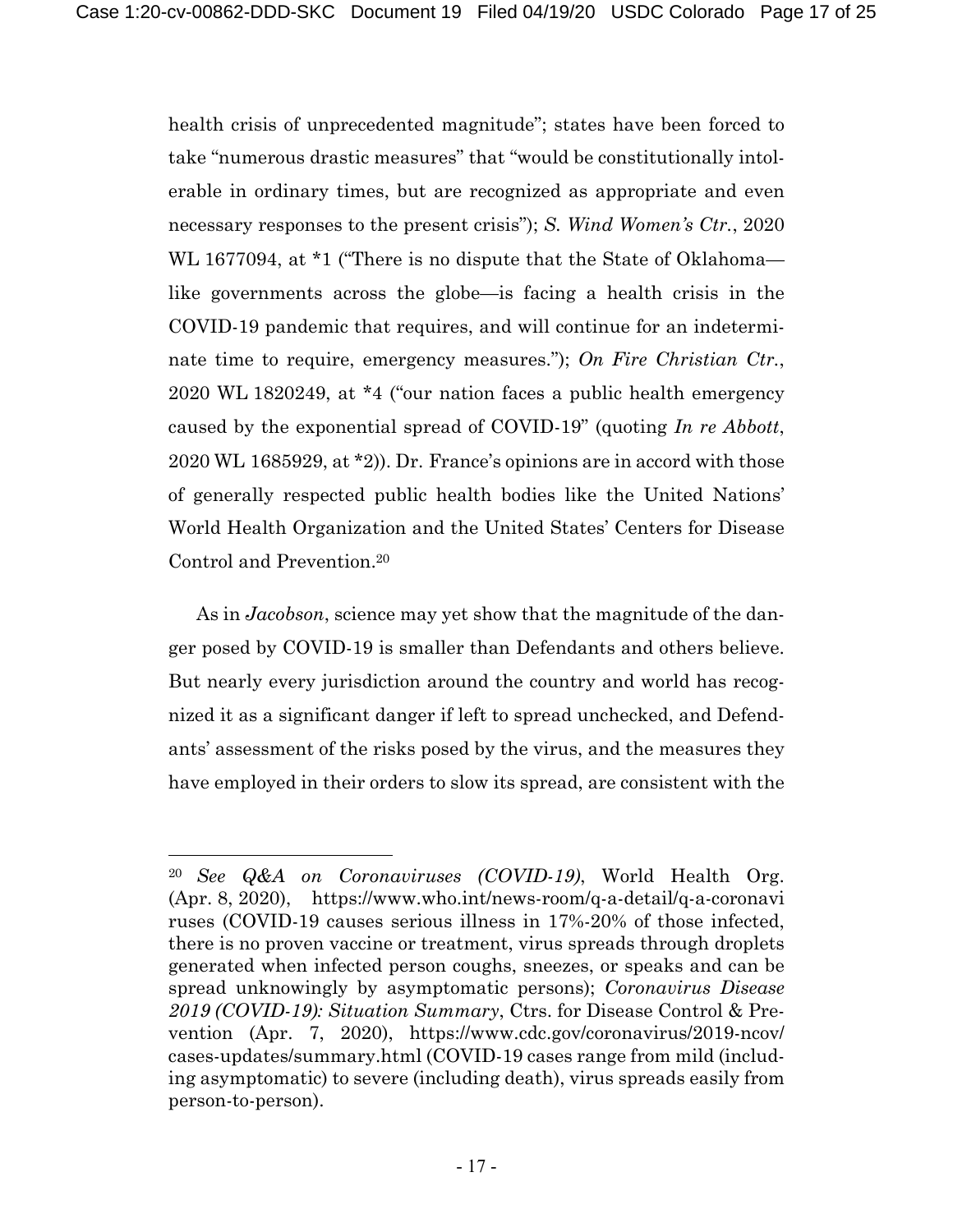federal government's guidelines<sup>21</sup> and the actions taken elsewhere throughout this and other countries. The Court cannot say on the record before it that the methods Defendants have chosen to protect the community have "no real or substantial relation" to the public's interest in combatting the spread of COVID-19, nor can the Court substitute its own judgment for that of Defendants "simply because in its . . . opinion" those methods are "perhaps, or possibly[, ]not the best." *See Jacobson*, 197 U.S. at 31, 35.

Given the potentially extreme consequences of failing to contain this virus, and the deference the Court is obligated under *Jacobson* to give to the elected branches on such matters, there can be no doubt that the harm caused by an erroneous injunction would be severe.

Against this, Mr. Lawrence does not dispute that COVID-19 is a pandemic [Reply, Doc. 14 at 7], or that it has caused a significant number of infections and deaths around the world [*id.* at 15-16, 18-19]. But he argues that Defendants' response to the COVID-19 threat "is far more costly than the problem it seeks to solve," citing the harm to the economy and attendant ripple effects he alleges will occur if Defendants' orders are allowed to persist. [Compl., Doc. 1 at ¶¶ 38-42; *see also* Reply, Doc. 14 at 22-24 (arguing that saving "a handful of lives" does not outweigh the "staggering" cost of "destroying the economy").] On the other hand, he contends, there is little harm in enjoining the orders, because Coloradans can be trusted to "do the right thing," *i.e.*, to voluntarily comply with social distancing recommendations in the absence of an order mandating such compliance. [Compl., Doc. 1 at ¶¶ 43-45.] But

<sup>21</sup> *See* Ctrs. for Disease Control & Prevention, *The President's Coronavirus Guidelines for America* (Mar. 16, 2020), https://www.whitehouse. gov/wp-content/uploads/2020/03/03.16.20\_coronavirus-guidance\_8.5x 11\_315PM.pdf.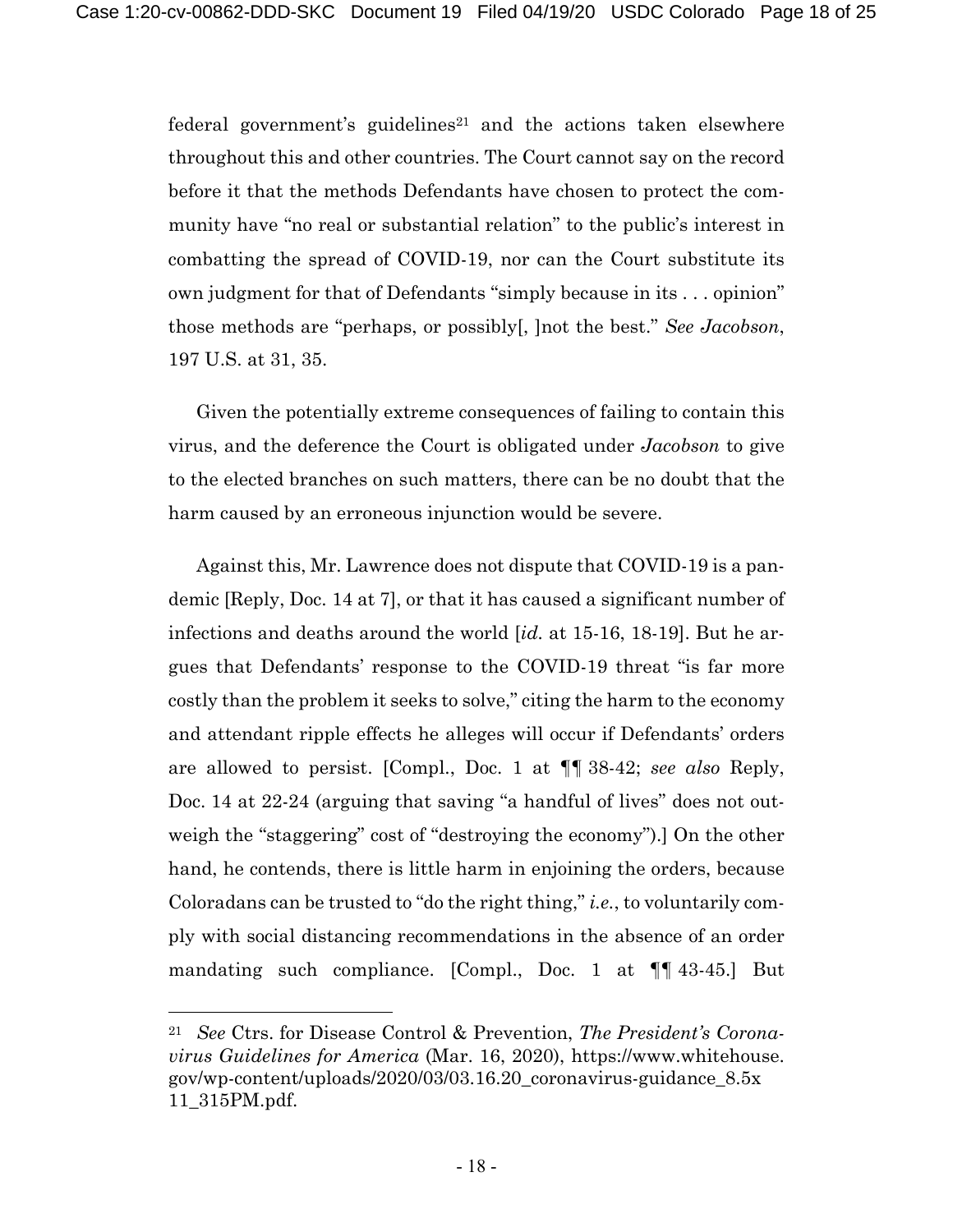Mr. Lawrence's argument that people can be trusted to voluntarily stay at home and comply with social distancing guidelines in the absence of an order requiring them to do so is belied by the very relief he seeks he wants to enjoin the orders so that he doesn't have to comply with them. Indeed, even with the orders in place, the City had already issued nearly 1,800 warnings for violations of the stay-at-home mandate as of April 6, 2020.22

What is more, Mr. Lawrence seeks a sweeping injunction that bars enforcement of Defendants' orders in their entirety, rather than discrete aspects of the orders, such as those challenged in cases like *South Wind Women's Center*, *On Fire Christian Center*, or *First Baptist Church v. Kelly*. Defendants have presented evidence that without these public health orders in place, the SARS-CoV-2 virus will spread more rapidly, threatening to overwhelm Colorado's hospitals, and causing a greater number of deaths from COVID-19. [*See* France Decl., Doc. 12-1 at ¶¶ 31-43.] They have also presented evidence that the COVID-19 pandemic itself will cause adverse economic consequences with or without social distancing interventions, and that the measures implemented by their orders may, ultimately, lessen the degree of economic harm.23

<sup>22</sup> Press Release, City of Denver, *Denver Extends Stay at Home Order, City Continues Outreach and Enforcement* (Apr. 6, 2020), https://www. denvergov.org/content/denvergov/en/mayors-office/newsroom/2020/den ver-extends-stay-at-home-order.html.

<sup>23</sup> *See* Sergio Correia et al., *Pandemics Depress the Economy, Public Health Interventions Do Not: Evidence from the 1918 Flu* (Working Draft, Apr. 10, 2020), https://ssrn.com/abstract=3561560 (follow link to PDF); Henry M. Paulson, Jr. et al., *Economic Strategy Group Statement on COVID-19 Pandemic and Economic Crisis* (Mar. 25, 2020), https://eco nomicstrategygroup.org/resource/economic-strategy-group-statementcovid19.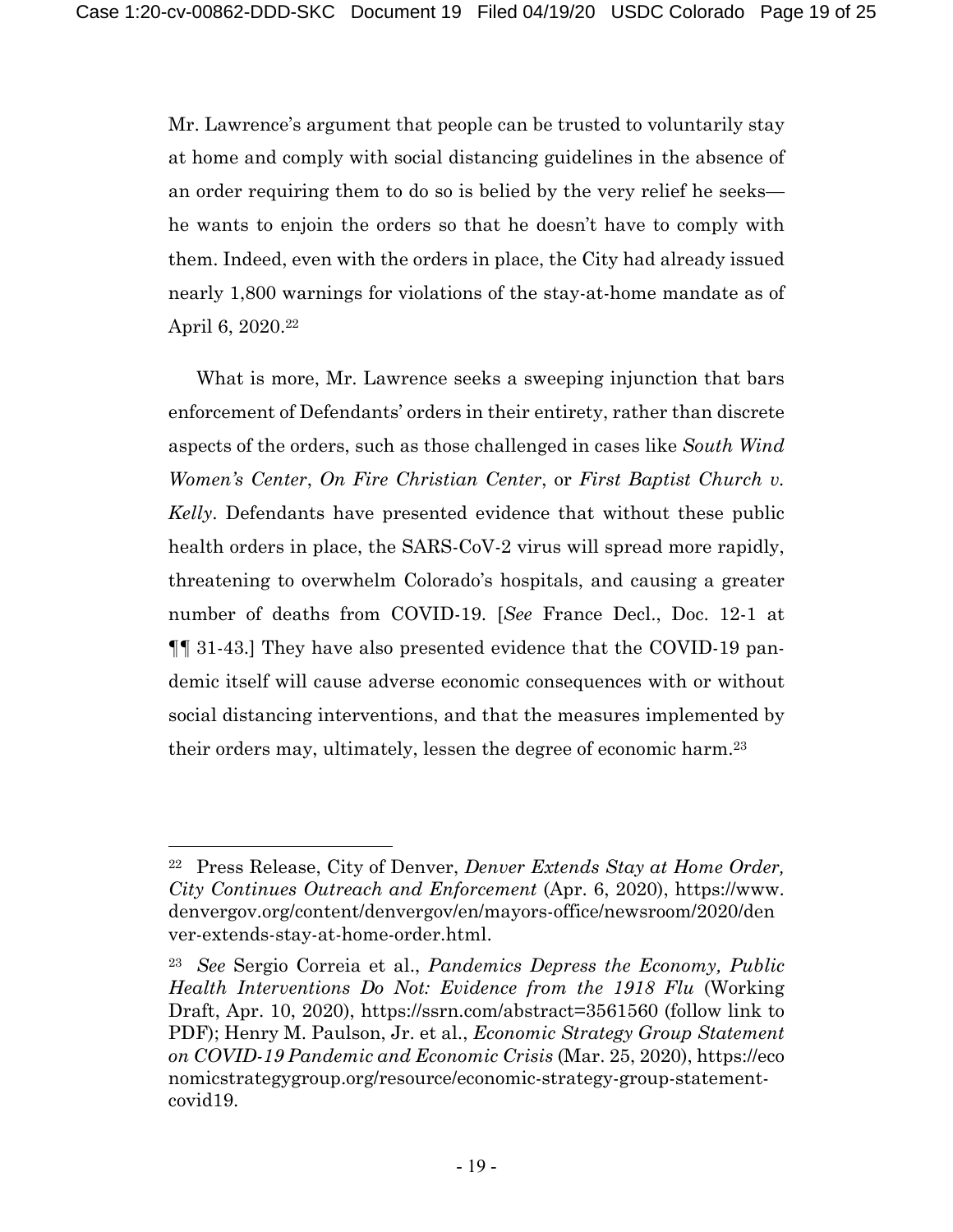The State and City have a compelling interest in maintaining the health and safety of their residents, as Mr. Lawrence concedes. [Reply, Doc. 14 at 6, 7.] He disagrees with how they are going about it, as is his right. But the Defendants—not Mr. Lawrence, and not this Court—are charged with assessing the risks and attempting to implement the policies that best balance the costs and benefits of these difficult choices. Defendants' choices may turn out to be wrong, in which case a lawsuit on the merits may succeed. But for purposes of a preliminary injunction, the possibility that those choices may yet be shown to be wrong is not enough. While compliance with the challenged public health orders is painful for Mr. Lawrence and many others, he has not made a clear and unequivocal showing that the balance of harms tips in his favor, or that enjoining enforcement of the orders is in the public interest.

### **III. Likelihood of Success on the Merits**

Failure to establish that the public interest and balance of harms are in his favor is itself enough to defeat Mr. Lawrence's effort to enjoin Defendants' orders. *See Winter*, 555 U.S. at 23 ("A proper consideration of these factors alone requires denial of the requested injunctive relief."). But Mr. Lawrence also has not shown at this stage that he is likely to succeed on the merits of his claims. To do so, he must be able to establish that Defendants' public health orders (1) lack a "real or substantial relation" to the public interest in combatting the COVID-19 pandemic; or (2) are "beyond all question, a plain, palpable invasion" of his constitutional rights. *In re Abbott*, 2020 WL 1685929, at \*8 (citing *Jacobson*, 197 U.S. at 31).

Defendants are correct that Mr. Lawrence's motion and briefing have not been especially clear about which particular constitutional provisions, other than the Free Exercise Clause, he alleges are violated by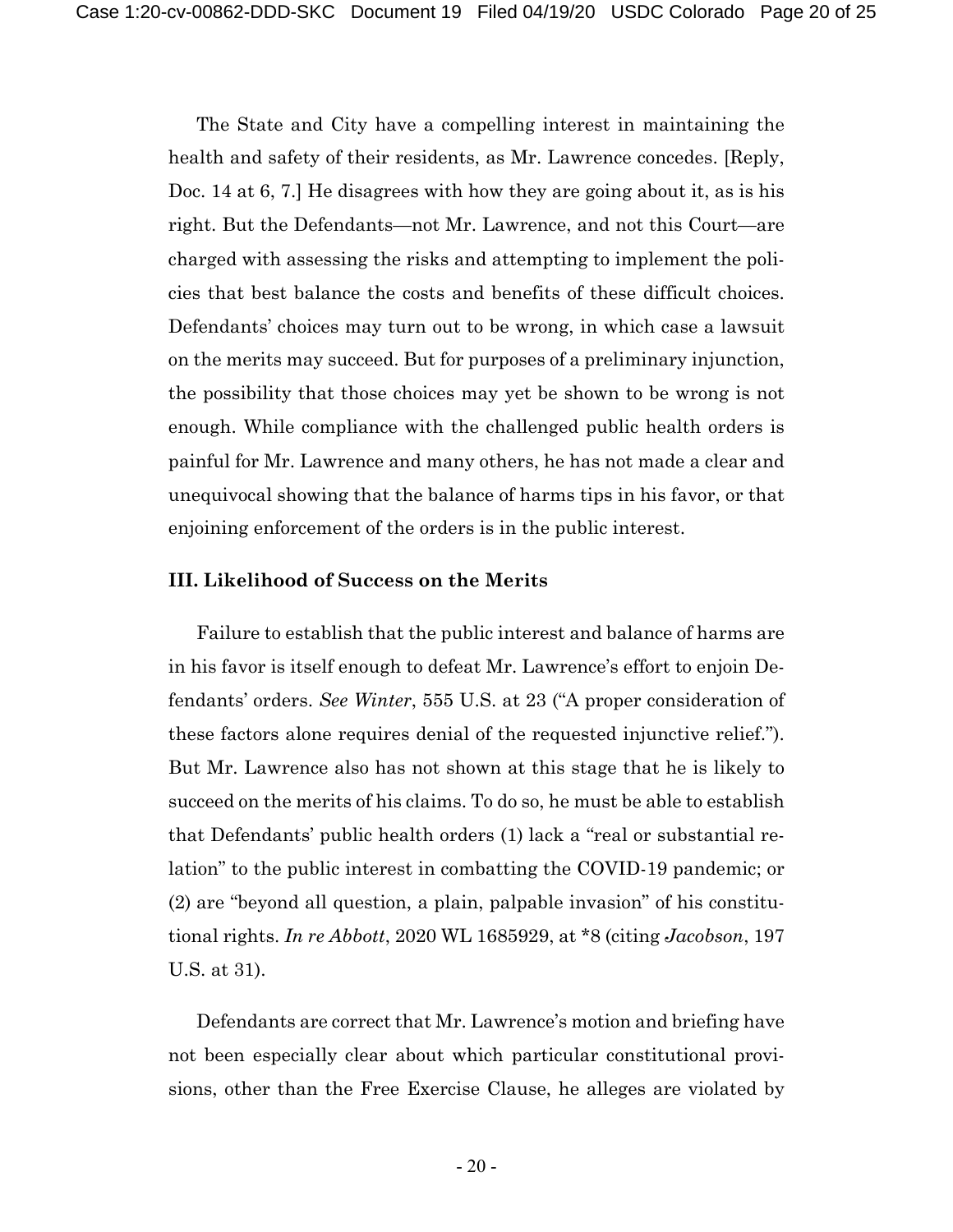Defendants' orders. But construing his pleadings liberally in light of his pro se status, the Court has found at least three potential claims in his motion: a takings claim, a right to association and/or travel for social reasons, and an equal protection claim. Mr. Lawrence has not demonstrated a substantial likelihood of success on the merits of any of these claims.

Defendants may overstate their case a bit when they suggest that there can *never* be a takings claim under the Fifth Amendment when the government takes action through its police power rather than the power of eminent domain. *See, e.g.*, *Lucas v. S.C. Coastal Council*, 505 U.S. 1003 (1992). But they are quite likely correct that temporary moratoria on various business activities, including those of Mr. Lawrence's employer, are not compensable takings (particularly to an employee, rather than the business owner). *See Friends of Danny DeVito v. Wolf*, — A.3d —, No. 68 MM 2020, 2020 WL 1847100 (Pa. Apr. 13, 2020). And to the extent Mr. Lawrence's lost wages and sunk vehicle expenses have resulted from an unconstitutional taking in violation of the Fifth Amendment, those harms are compensable with money damages and thus are not irreparable. This claim therefore does not justify a preliminary injunction.

As to visits with friends, the Court is again inclined to think that Defendants underestimate the potential constitutional implications of a stay-at-home order. Surely, say, a permanent ban on social visits or travel would warrant close judicial scrutiny. Nevertheless, Mr. Lawrence has not shown that being denied such visits under the present circumstances constitutes a plain and palpable deprivation of any recognized constitutional right. *See City of Dallas v. Stanglin*, 490 U.S. 19, 25 (no general constitutional right of social association); *Zemel*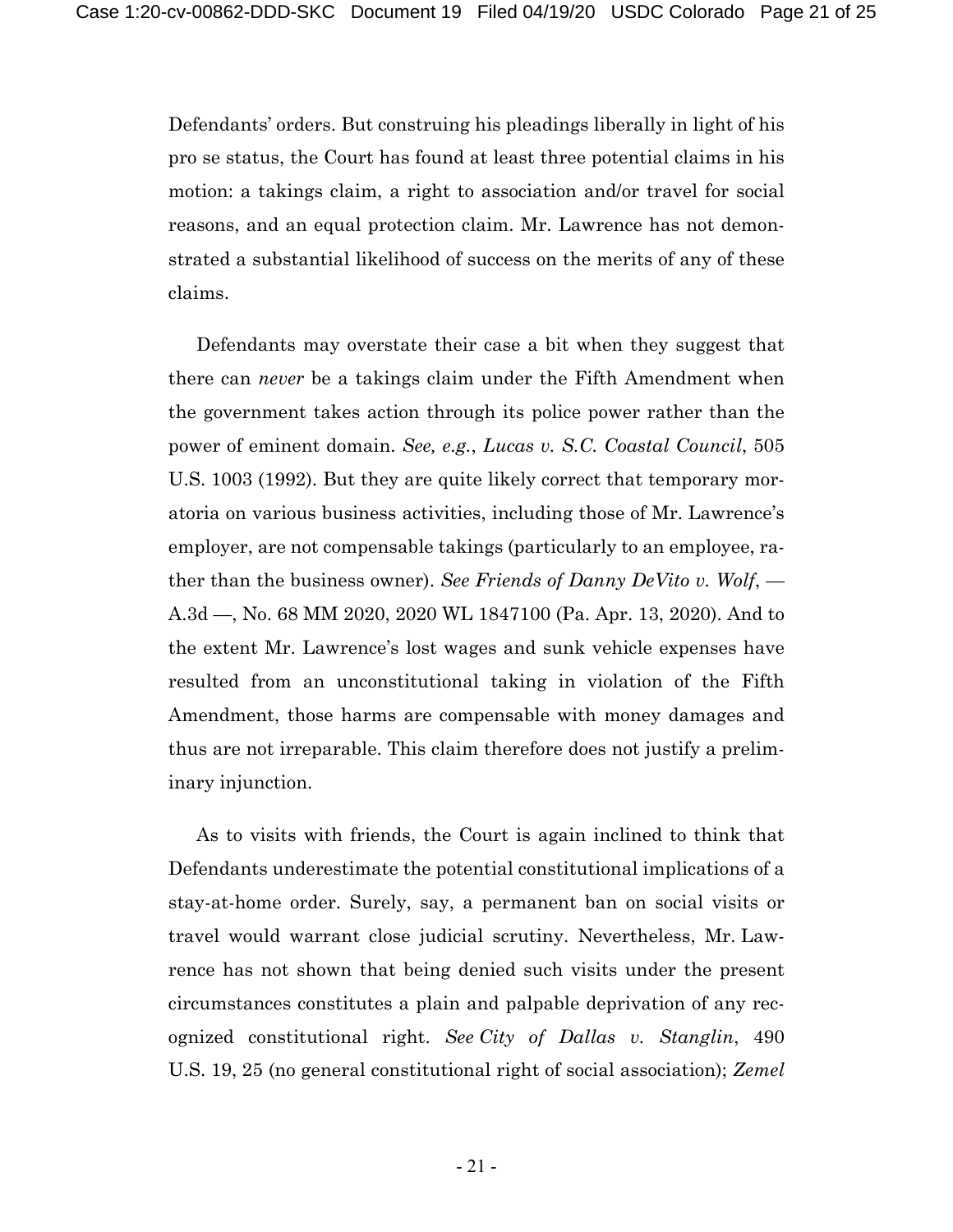*v. Rusk*, 381 U.S. 1, 15-16 (1965) (right to travel may be restricted where necessary to protect area from disease).<sup>24</sup>

Mr. Lawrence likens Defendants' orders here to the internment of Japanese Americans during World War II. [Compl. Doc. 1 at ¶¶ 35-26.] He also suggests that Defendants' orders create arbitrary and improper distinctions among "Critical Businesses" by, *e.g.*, allowing liquor stores and marijuana dispensaries to remain open while, *e.g.*, requiring restaurants to close. [*See* Reply, Doc. 14 at 21-22.] To the extent Mr. Lawrence is raising a challenge under the Equal Protection Clause of the Fourteenth Amendment, he is not likely to succeed. Defendants' orders here, while onerous, are hardly akin to the internment of a group of citizens based on race or national origin. Most obviously, the orders are generally applicable, and not directed at any protected class. *See Price-Cornelison v. Brooks*, 524 F.3d 1103, 1110 (2008) (rational-basis scrutiny applies to state action that does not target protected class or burden exercise of fundamental right). Mr. Lawrence has made no showing that others similarly situated are treated differently from him. *See id.* at 1109 (equal protection "is essentially a direction that all persons similarly situated should be treated alike"). Without that minimum showing, he does not have a likelihood of success on any equal protection claim.

<sup>24</sup> *See also* Eugene Volokh, *Liberty of Movement and Assembly*, Volokh Conspiracy (Apr. 4, 2020, 5:39 PM), https://reason.com/2020/04/04/lib erty-of-movement-and-assembly ("[T]he normal conditions that justify liberty of movement and travel—that make this liberty consistent with the libertarian judgments that each of us should have the right to do things that don't physically harm others—are regrettably not present when each of us (with no conscious choice on our parts) is potentially highly lethal to people around us. However peaceable we might be in our intentions, our assembling is a physical threat.").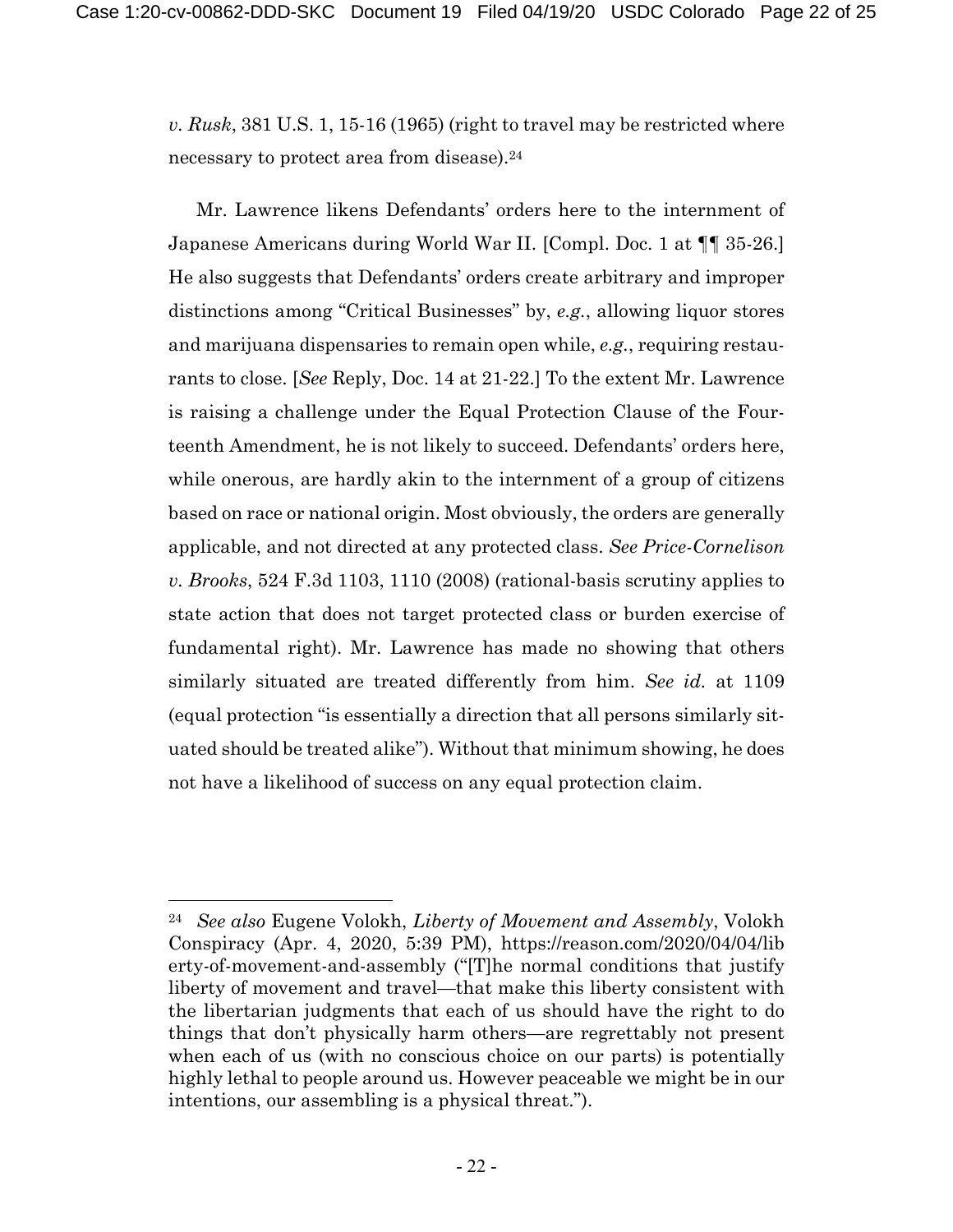Mr. Lawrence also generally contends that Defendants' public health orders are not narrowly tailored to their purported objective. [Reply, Doc. 14 at 21-23.] Under *Jacobson*, though, the Court cannot demand such narrow tailoring as Mr. Lawrence demands. "[S]o long as the measures have at least some 'real or substantial relation' to the public health crisis and are not 'beyond all question, a plain, palpable invasion of rights secured by the fundamental law,'" the Court may not intervene. *In re Abbott*, 2020 WL 1685929, at \*7 (quoting *Jacobson*, 197 U.S. at 31). Unless a particular provision of Defendants' orders is arbitrary or imposes a plain and palpable invasion of constitutional rights, the Court cannot substitute its, or Mr. Lawrence's, preferred policies.25

Some state and local officials elsewhere have elected to impose somewhat less stringent proscriptions on public activity, while others seem to have gone to the other extreme. Defendants here appear to have made

<sup>25</sup> Mr. Lawrence, in response to Defendants' sur-reply, also argues that Governor Polis has usurped the legislative function in issuing the State's orders. [Resp. to Defs.' Mot. for Leave, Doc. 18 at 3.] "Not since the time of King James I has one seen such despotism," he asserts. [*Id.*] Given that since King James's reign the world has seen King George III, the faults of whom are famously chronicled in the Declaration of Independence and led to the Revolutionary War, and the despotisms of Mao, Stalin, and Hitler, to name a few, this is a serious charge indeed. But whatever its factual basis, this argument is not likely to succeed as a legal matter. As explained above, the governor is explicitly given the discretion by laws enacted by the Colorado General Assembly to declare emergencies and enter orders like those at issue here. That the legislature is adjourned at the moment does not change the fact of those pre-existing authorizations. And, contrary to Mr. Lawrence's assertion, the legislature has not been ordered to stay home. *See* [4th Am. PHO 20-24 at 11, Doc. 17-1 (state and local legislative functions shall continue)]; Alex Burness, *Colorado Legislature Shuts Down Amid Coronavirus Outbreak*, Denver Post, Mar. 14, 2020, https://www.denverpost.com/2020/ 03/14/colorado-legislature-shutdown-coronavirus-covid19 (General Assembly voted to shut itself down over a week before Defendants' stay-athome orders issued).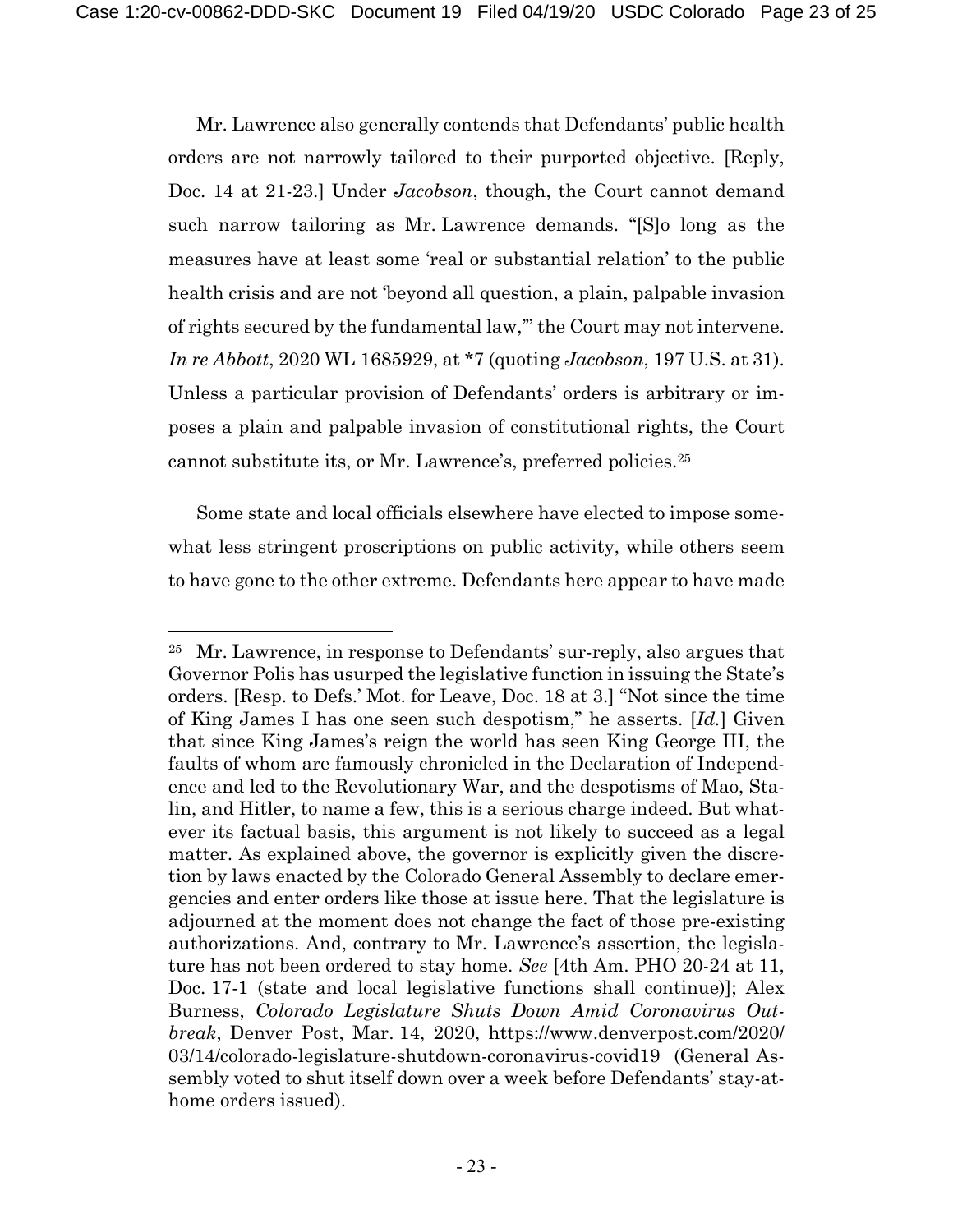relatively careful efforts to limit their mandatory orders to those necessary to address the public health demands of the pandemic while also permitting Coloradans to maintain what freedoms are possible under the circumstances. No doubt the lines they have drawn are imperfect, and the Court notes that the ever-changing facts surrounding this pandemic do require the Defendants to continually update their assessments and policies. But ultimately, the Constitution places the primary responsibility for making such choices in the democratic branches of the several states. The people of Colorado have given that power and responsibility to the Defendants. Precedent constrains the federal judicial branch to a limited role in second-guessing their choices, particularly when the plaintiff is seeking the extraordinary remedy of a broad preliminary injunction. That does not mean the Constitution provides no protections for abuse of these powers, of course. But the Framers understood that the primary protection against the abuses Mr. Lawrence fears is generally not litigation, but rather in the Constitution's structural mandates, particularly regular elections and federalism. States and localities around the country are grappling with this pandemic, and the genius of our system of government is that it allows them to take different approaches, serving as the "laboratories of democracy" where various approaches will be tested. *See New State Ice Co. v. Liebmann*, 285 U.S. 262, 311 (1932) (Brandeis, J., dissenting).

The Court has true sympathy for the financial and other hardships this pandemic and the attendant public health orders are causing Mr. Lawrence and many others. Mr. Lawrence would choose a different course than that chosen by Defendants. But Defendants are the ones who have been selected by Colorado's voters to make that choice, and the facts do not show that Defendants' orders are the sort of plain and palpable violation of Mr. Lawrence's constitutional rights that would